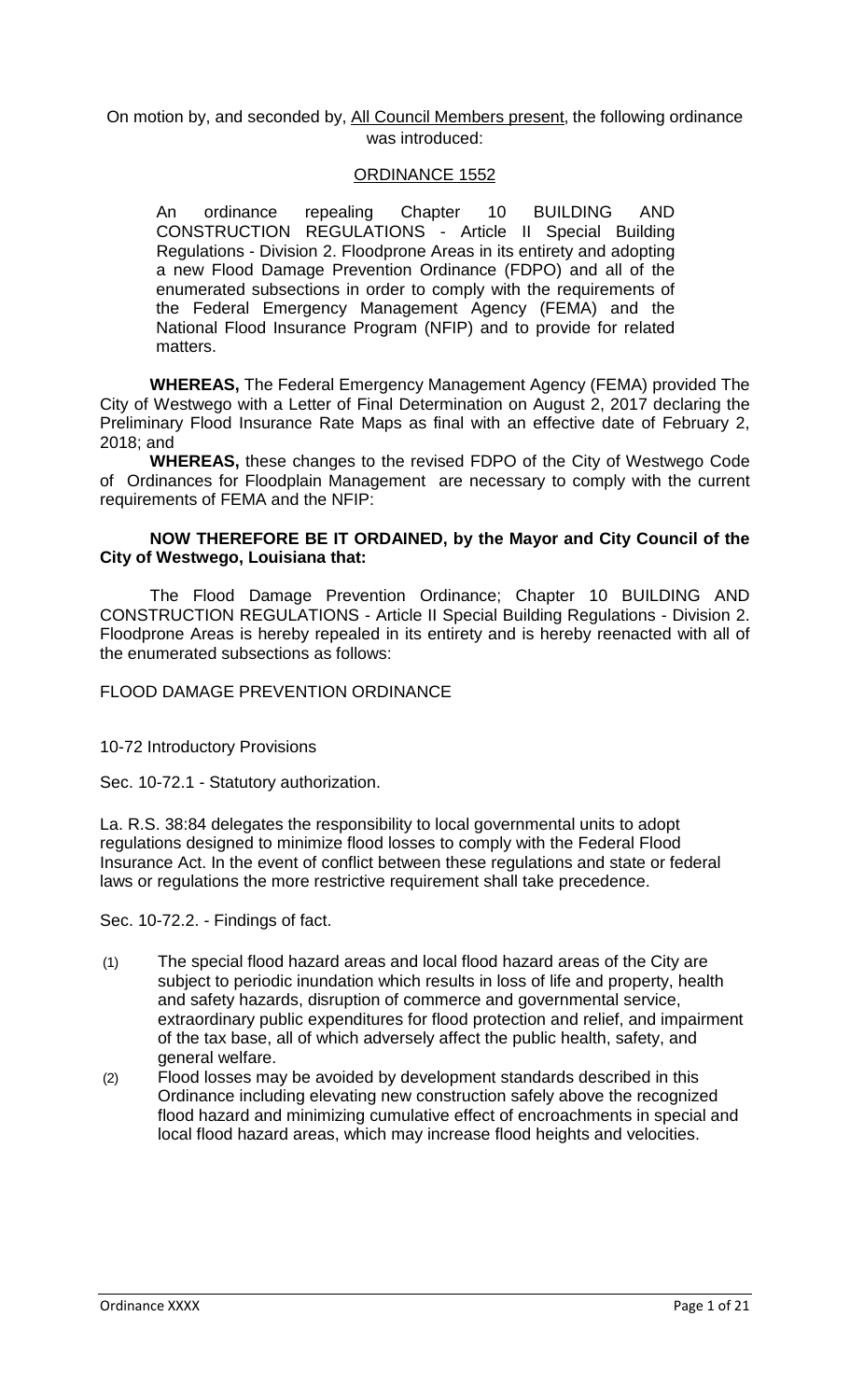### Sec. 10-72.3 - Statement of purpose.

It is the principal purpose of this section to prescribe minimum requirements for land use and control measures for flood-prone areas in the parish as determined by the Federal Insurance Administration (FIA) of the Federal Emergency Management Agency (FEMA). These regulations are based upon relevant technical storm data specific to the parish, as developed by the U.S. Corps of Engineers for the Federal Insurance Administration. These measures must be applied uniformly throughout the community to all privately and publicly owned land within flood-prone areas based upon standards set forth in these regulations as prescribed by the Federal Insurance Administration. It is the purpose of this chapter to promote the public health, safety, and general welfare and to minimize public and private losses due to flood conditions in specific areas by provisions designed to:

- (1) Protect human life and health; and
- (2) Minimize expenditure of public money for costly flood control projects; and
- (3) Minimize the need for rescue and relief efforts associated with flooding and generally undertaken at the expense of the general public; and
- (4) Minimize prolonged business interruptions; and
- (5) Minimize damage to public facilities located in special flood hazard areas and local flood hazard areas; and
- (6) Ensure that current flood hazard data is available for property owners, prospective buyers, insurance agents, real estate agents, and other interested parties; and
- (7) Ensure that those who develop in special flood hazard areas or local flood hazard areas do so pursuant to this ordinance; and
- (8) Ensure that those who develop special flood hazard areas or local flood hazard areas assume responsibility for their actions.

Sec. 10-72.4. - Methods of reducing flood losses.

In order to accomplish its purposes, this ordinance includes methods and provisions to:

- (1) Restrict or prohibit development which is dangerous to health, safety, and property due to flood hazards, or which result in damaging increases in flood heights or velocities; and
- (2) Require that development vulnerable to floods, including facilities which serve such development, be protected against flood damage at the time of initial construction; and
- (3) Control the alteration of natural floodplains, stream channels, and natural protective barriers, which help accommodate or channel flood waters;
- (4) Control filling, grading, dredging, and other development which may increase flood damage; and
- (5) Prevent or regulate the construction of flood barriers which will unnaturally divert floodwater or which may increase flood hazards in other areas.

### (10-73) DEFINITIONS

Sec. 10-73.1. - [Definitions.].

As used in this ordinance, the following words and phrases shall have the meaning given in this ARTICLE.

**ADVERSE IMPACT.** Causing increased flood stages, increased flood velocity, or increased flows in or near a special or local flood hazard area, to an extent including to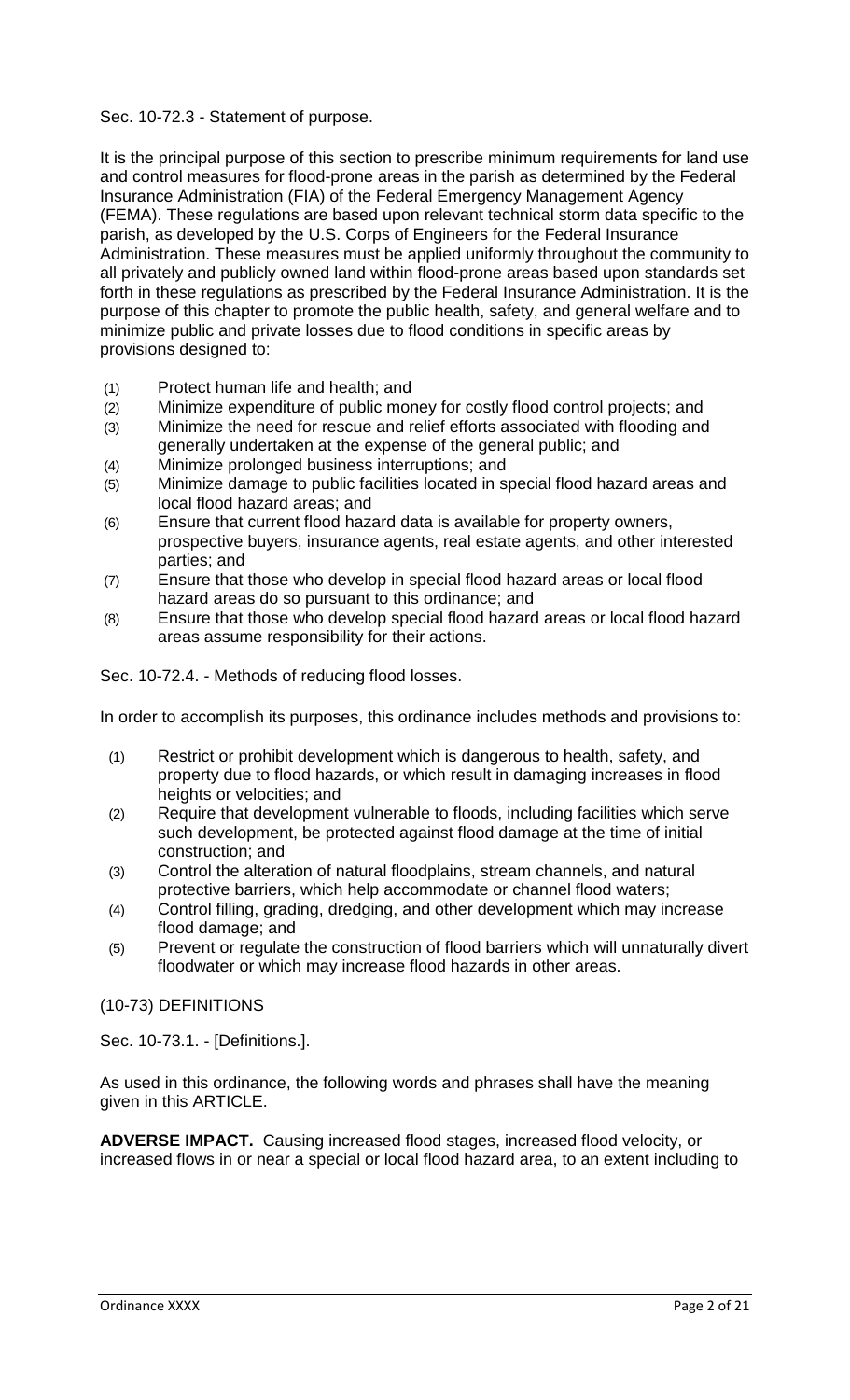but not limited to an increase in base flood elevation equal or greater than foot on upstream, downstream, or adjacent properties.

**ANCHORED.** Adequately secured to prevent flotation, collapse or lateral movement.

**APPEAL.** A request for a review of the Floodplain Administrator's determination or action pursuant to, or interpretation of, any provision of this ordinance.

**APPLICANT.** Any person who submits an application for a permit pursuant to this ordinance.

**APPURTENTANT/ACCESSORY STRUCTURE.** A structure which is on the same parcel of property as the principal structure and the use of which is incidental to the use of the principal structure provided the structure is solely used for parking and storage or access and does not exceed one thousand (1,000) square feet. (If exceed 1,000 sq. ft., see Non-Residential)

**AREA OF FUTURE CONDITIONS FLOOD HAZARD.** The land area that would be inundated by the 1% annual chance flood based on future conditions hydrology.

**BASE FLOOD.** A designated flood elevation on any property having a 1% annual chance of being equaled or exceeded in any given year.

**BASE FLOOD ELEVATION (BFE).** The water surface elevation resulting from a flood that has a 1% chance of equaling or exceeding that level in any given year. The BFE is shown on the Flood Insurance Rate Map (FIRM) and found in the accompanying Flood Insurance Study (FIS) for Zones AE and VE.

**BASEMENT.** An area of a building having its floor below ground level on all sides.

**BREAKAWAY WALL.** A wall that is not part of the structural support of the building and is intended through its design and construction to collapse under specific lateral loading forces, without causing damage to the elevated portion of the building or supporting foundation system.

**BUILDING.** A structure with 2 or more outside rigid walls and fully secured roof, that is affixed to a permanent site; or a manufactured home build on a permanent chassis, transported to its site in 1 or more sections, and affixed to a permanent foundation; or a travel trailer without wheels, build on a chassis and affixed to a permanent foundation. *Note – Building does not mean a gas or liquid storage tank or a recreational vehicle, a park trailer, or other similar vehicle, except as described above.*

**COASTAL HIGH HAZARD AREA.** A Special Flood Hazard Areas (SFHAs) along the coasts that have additional hazards due to wind and wave action. These areas are identified on Flood Insurance Rate Maps (FIRMs) as zone VE.

**Community Rating System (CRS***).* A program developed by FEMA to provide incentives for those communities in the Regular Program that has gone beyond the minimum floodplain management requirements to develop extra measures to provide protection from flooding.

**Crawlspace.** An under-floor space that has its interior floor area (finished or not) no more than 5 feet below the top of next-higher floor. Crawlspaces generally have solid foundation walls. See Diagram 8 in the Elevation Certificate Instructions.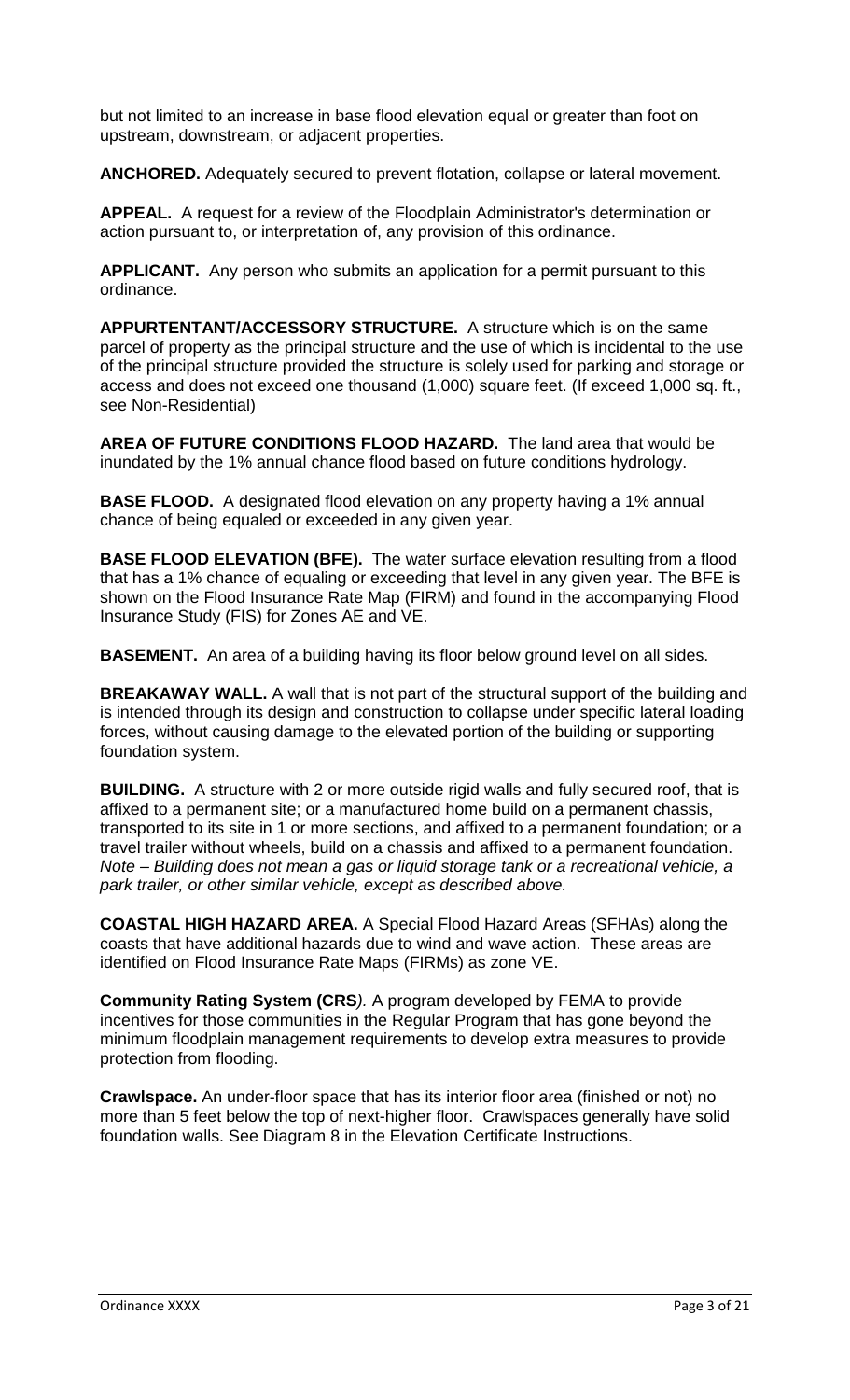**Critical feature.** An integral and readily identifiable part of a flood protection system, without which the flood protection provided by the entire system would be compromised.

**Date of Construction.** The date that the building permit was issued provided the actual start of construction, repair, reconstruction or improvement was within 180 days of the permit date.

**DEVELOPMENT.** any man-made change to improved and unimproved real estate, including but not limited to buildings or other structures, mining, dredging, filling, grading, paving, excavation or drilling operations or storage of equipment or materials.

**ENCLOSURE OR ENCLOSED AREA.** An area below the base flood elevation that is either partially or fully shut with rigid walls.

**FLOOD, FLOODING, OR FLOODWATER.** A general and temporary condition of partial or complete inundation of normally dry land areas from the overflow of inland or tidal waters, the unusual and rapid accumulation or runoff of surface waters from any source.

**FLOOD BOUNDARY AND FLOODWAY MAP.** The official map on which the Federal Emergency Management Agency or Federal Insurance Administration has delineated both the areas of special flood hazards and the floodway.

**FLOOD HAZARD BOUNDARY MAP.** The official map on which the Federal Emergency Management Agency or Federal Insurance Administration has delineated the areas of flood hazards.

**FLOOD INSURANCE RATE MAP (FIRM).** The official map on which the Federal Emergency Management Agency or Federal Insurance Administration has delineated both the areas of special flood hazard and the risk premium zones applicable to the Parish.

**FLOOD INSURANCE STUDY (FIS).** The official report of the Federal Insurance Administration that includes flood profiles, the Flood Insurance Rate Map, the Flood Boundary and Floodway Map, and the water surface elevation of the FEMA base flood, represented as a flood with a one percent chance of being equaled or exceeded in any given year (also called the "100-year flood").

**FLOODPLAIN OR FLOOD-PRONE AREA.** Any land area susceptible to flooding in the base flood.

**FLOODPLAIN ADMINISTRATOR. T**he Building Inspector and Code Enforcement or his/her designee.

**FLOODPLAIN MANAGEMENT.** The operation of a program of corrective and preventive measures for reducing flood damage and preserving and enhancing, where possible, natural resources in the floodplain.

**FLOODPLAIN MANAGEMENT REGULATIONS.** This ordinance, zoning ordinances, subdivision regulations, building codes, special purpose ordinances such as grading and erosion control and other City ordinances and regulations which control development in flood-prone areas.

**FLOOD-PROOFING.** Any combination of structural and nonstructural additions, changes, or adjustments to structures, which reduce or eliminate flood damage to real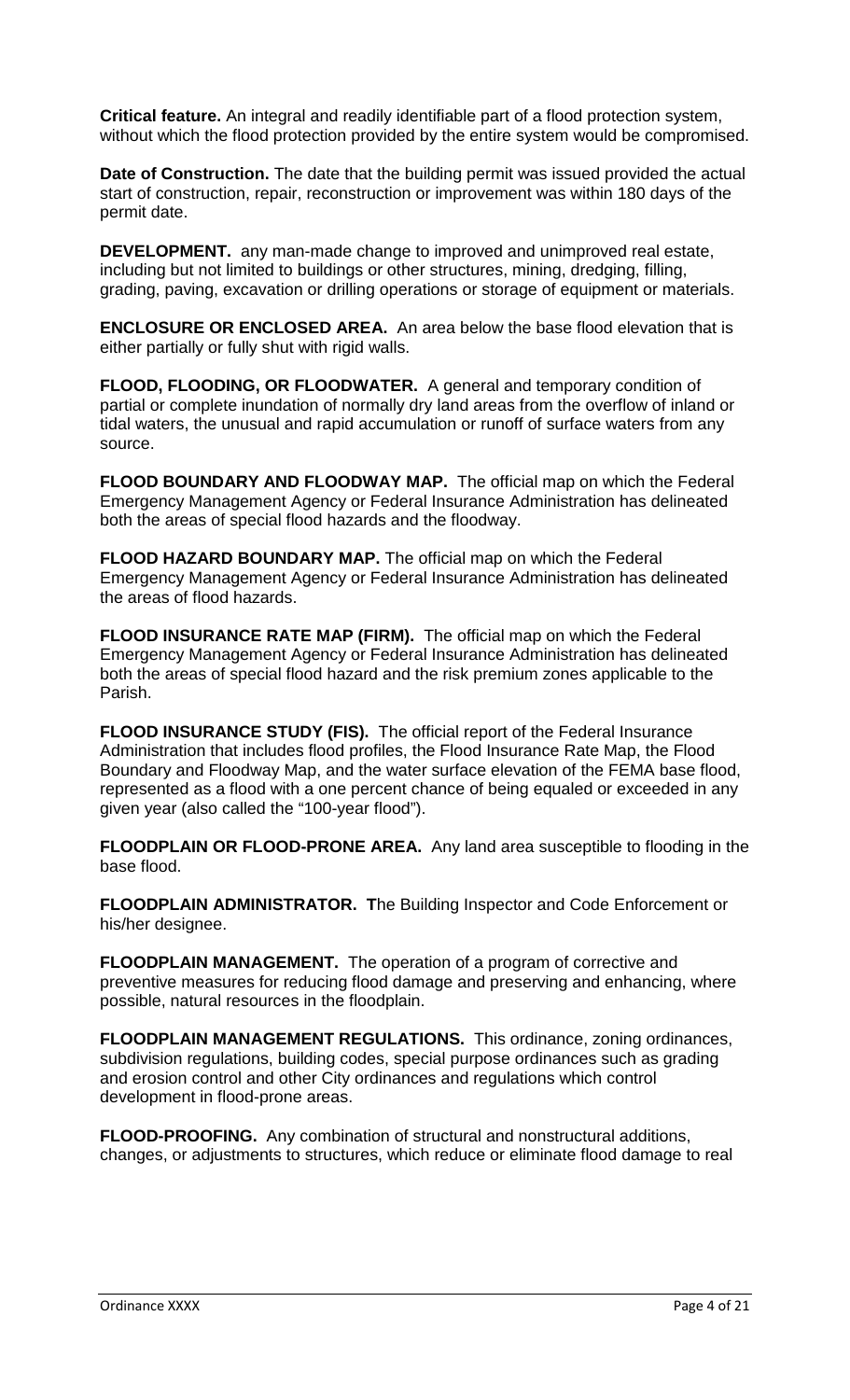estate or improved real property, water and sanitary facilities**,** structures, and their contents.

**FREEBOARD.** An additional amount of height above the Base Flood Elevation used as a factor of safely in determining the level at which a structure's lowest flood must be elevated or flood-proofed to be in accordance with state or community floodplain management regulations.

**FUNCTIONALLY DEPENDENT USE.** A use which must be located in close proximity to water, including docking facilities, port facilities necessary for the loading and unloading of cargo or passengers, and ship building and repair facilities, and not including long-term storage or manufacturing facilities.

**GARAGE.** A building on the same lot as a dwelling or a portion of a main building for the housing of noncommercial vehicles of the occupants of the dwelling. A garage has an opening 10 feet or more in width.

- (1) An attached garage is constructed horizontally adjacent to a house or underneath a house.
- (2) A detached garage is not structurally connected to a house.

**GRADING.** The act or result of digging, excavating, transporting, spreading, depositing, filling, compacting, settling, or shaping of land surfaces and slopes, and other operations performed by or controlled by human activity involving the physical movement of rock or soil.

**HIGHEST ADJACENT GRADE.** The highest natural elevation of the ground surface prior to construction next to the proposed perimeter of a building.

**HISTORIC BUILDING.** A pre-FIRM building or structure that is:

- (1) Listed individually in the National Register of Historic Places or preliminarily determined by the Secretary of the Interior as meeting the requirements for individual listing on the National Register; or
- (2) Certified or preliminarily determined by the Secretary of the Interior as contributing to the historical significance of a registered historic district or a district preliminarily determined by the Secretary to qualify as a registered historic district; or
- (3) Individually listed on a state inventory of historic places in states with historic preservation programs which have been approved by the Secretary of the Interior; or
- (4) Individually listed on a local inventory or historic places in communities with historic preservation programs that have been certified either:
	- a) By an approved state program as determined by the Secretary of the Interior; or
	- b) Directly by the Secretary of the Interior in states without approved programs.

**LETTER OF MAP AMENDMENT (LOMA).** An amendment to the currently effective FEMA map which establishes that a property is not located in a Special Flood Hazard Area (SFHA). A LOMA is issued only by FEMA.

**LEVEE.** A man-made structure or earthen embankment, which contains, controls or diverts the flow of water to provide protection from flooding.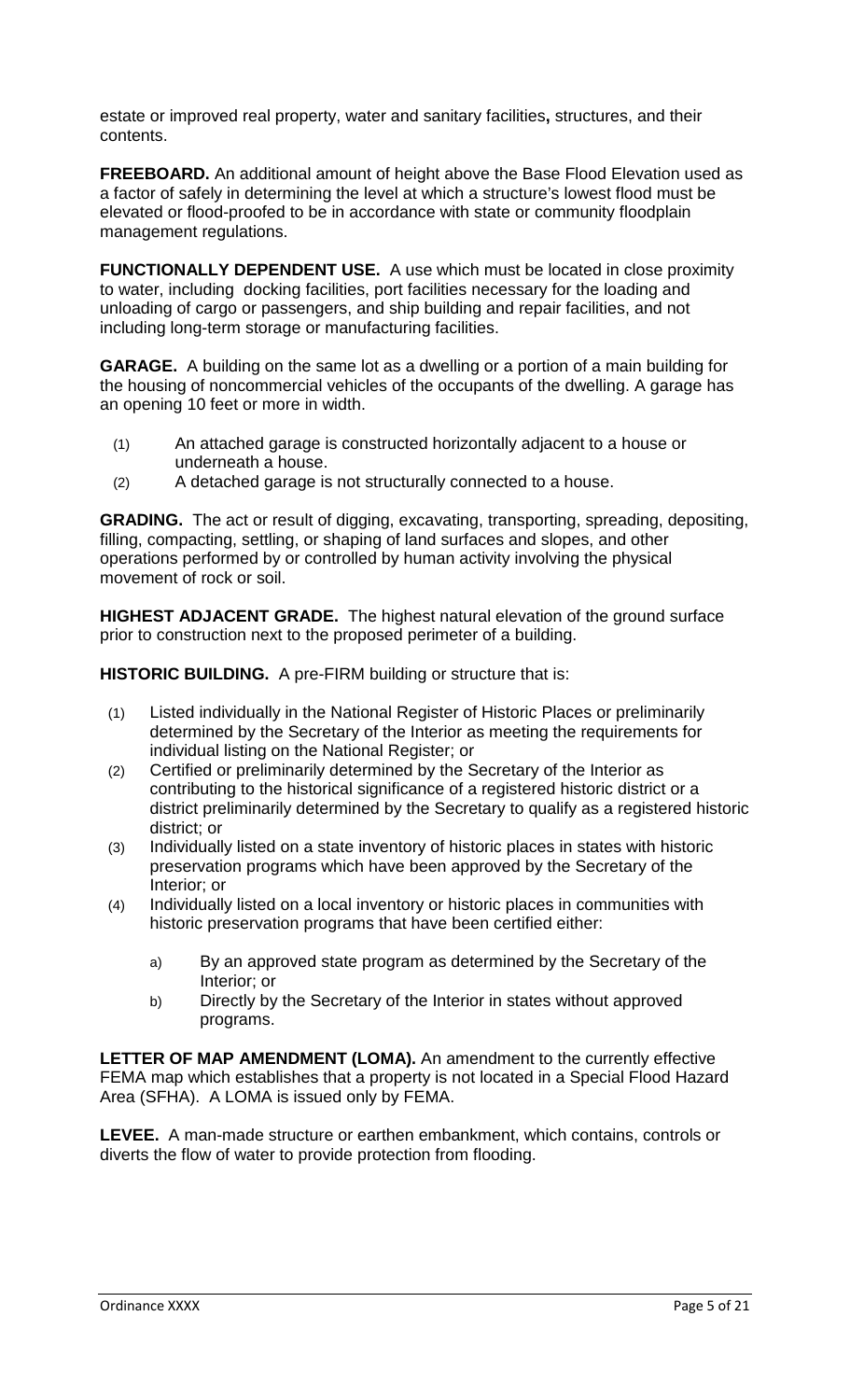**LEVEE SYSTEM.** A flood protection system which consists of a levee, or levees, and associated structures, such as closure and drainage devices, which are constructed and operated in accordance with sound engineering practices.

**LOWEST ADJACENT GRADE.** The lowest elevation of the ground surface after construction next to the perimeter of a building.

**LOWEST FLOOR ELEVATION.** The lowest floor of the lowest enclosed area, including basement. An unfinished or flood resistant enclosure, usable solely for parking of vehicles, building access or storage in an area other than a basement area is not considered the lowest floor, provided that such enclosure is not built so as to render the building in violation of the applicable non-elevation design requirements of this ordinance.

**MANUFACTURED HOME.** A building, transportable in one or more sections, which is built on a permanent chassis and is designed for use with or without a permanent foundation when attached to the required utilities. The term "manufactured home" may include a mobile home that does not constitute a "recreational vehicle".

**MANUFACTURED HOME PARK OR SUBDIVISION.** A parcel, or contiguous parcels, of land divided into two (2) or more manufactured home lots for rent or sale**.**

(1) EXISTING MANUFACTURED HOME PARK OR SUBDIVISION.

A manufactured home park or subdivision for which the construction of facilities for servicing the lots on which the manufactured homes are to be affixed, including, at a minimum, the installation of utilities, the construction of streets, and either final site grading or the pouring of concrete pads was completed pre-FIRM.

(2) EXPANSION TO AN EXISTING MANUFACTURED HOME PARK OR SUBDIVISION.

The preparation of additional sites by the construction of facilities for servicing the lots on which the manufactured homes are to be affixed, including the installation of utilities, the construction of streets, and either final site grading or the pouring of concrete pads.

(3) NEW MANUFACTURED HOME PARK OR SUBDIVISION.

A manufactured home park or subdivision for which the construction of facilities for servicing the lots on which the manufactured homes are to be affixed, including at a minimum, the installation of utilities, the construction of streets, and either final site grading or the pouring of concrete pads, is completed on or **after** the issuance of the first FIRM

**MARKET VALUE.** The price that the seller is willing to accept and the buyer is to pay on the open market and in an arm's length transaction.

**NEW CONSTRUCTION.** Any construction of a new structure commencing on or after the date of this ordinance.

**NON-RESIDENTIAL BUILDING**. A commercial or mixed-use building where the use is commercial or non-habitational.

**NORTH AMERICAN VERTICAL DATUM (NAVD) OF 1988.** The vertical control datum established for vertical control surveying in the United States of America based upon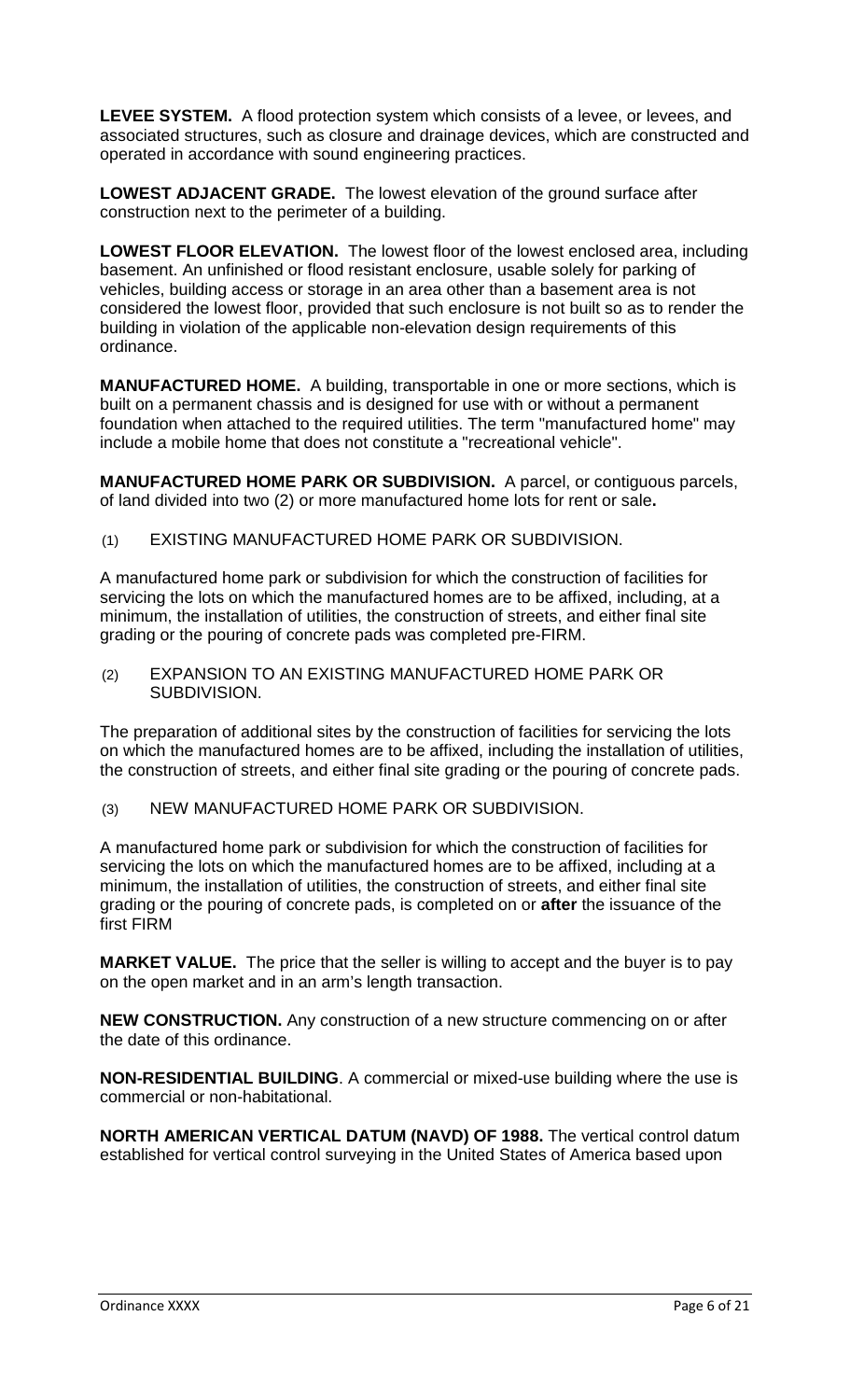the General Adjustment of the North American Datum of 1988. It replaced the NGVD 1929.

**OUT-AS-SHOWN DETERMINATION.** An alternative outcome of the FEMA LOMA review process stating that a specific property is located outside the SFHA on the FIRM.

**POST-FIRM BUILDING.** A building for which construction or substantial improvement occurred on or after July 9, 1976.

**PRE-FIRM BUILDING.** A building for which construction or substantial improvement occurred before July 9, 1976.

**RECREATIONAL VEHICLE.** A vehicle which is:

- (1) Built on a single chassis;
- (2) 400 square feet or less when measured at the largest horizontal projection;
- (3) Self-propelled or permanently towable by a light-duty truck; and
- (4) Used for temporary living quarters (less than 180 consecutive days); or for recreation, camping, travel, or seasonal use.

**REPETITIVE LOSS STRUCTURE.** A structure that has sustained flood-related damages resulting in two (2) or more claim payments of more than one thousand dollars (\$1,000.00) each from the National Flood Insurance Program (NFIP) within any rolling ten-year period for a home or business.

**RESIDENTIAL BUILDING.** A non-commercial building, or portion thereof, designed for habitation by one or more families or a mixed-use building that qualifies as a singlefamily, 2-4 family, or other residential building not including trailers, hotels, motels, and motor lodges.

**SEVERE REPETITIVE LOSS STRUCTURE**. A building that is covered under an NFIP flood insurance policy, having two (2) of the referenced claims within any ten-year period but greater than ten (10) days apart, and either:

(1) Has at least four (4) NFIP claim payments (including building and contents) over five thousand dollars (\$5,000.00) each, and the cumulative amount of such claims payments exceeds twenty thousand (\$20,000.00); or

(2) For which at least two (2) separate claims payments (building payments only) have been made with the cumulative amount of the building portion of such claims exceeding the fair market value of the building.

**SPECIAL FLOOD HAZARD AREA (SFHA).** An area shown in the FEMA Flood Insurance Study and FIRM as Zone AE or VE

**START OF CONSTRUCTION.** (for other than new construction or substantial improvements under the Coastal Barrier Resources Act (Pub. L. 97-348) includes substantial improvement and means the date the building permit was issued, provided the actual start of construction, repair, reconstruction, rehabilitation, addition placement, or other improvement was within 180 days of the permit date. The actual start means either the first placement of permanent construction of a structure on a site, such as the pouring of slab or footings, the installation of piles, the construction of columns, or any work beyond the stage of excavation; or the placement of a manufactured home on a foundation. Permanent construction does not include land preparation, such as clearing, grading and filling; nor does it include the installation of streets and/or walkways; nor does it include excavation for basement, footings, piers or foundations or the erection of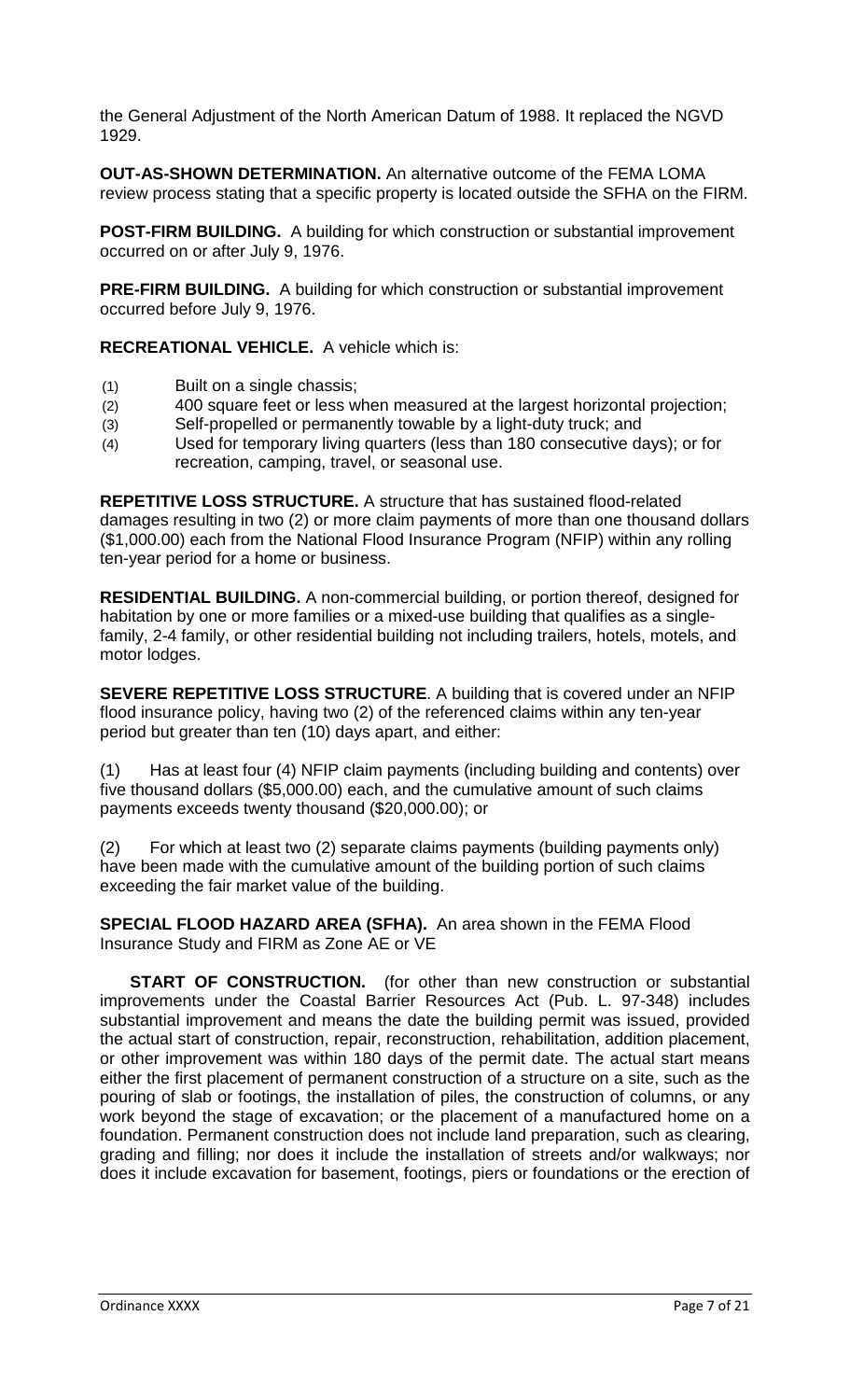temporary forms; nor does it include the installation on the property of accessory buildings, such as garages or sheds not occupied as dwelling units or not part of the main structure. For a substantial improvement, the actual start of construction means the first alteration of any wall, ceiling, floor, or other structural part of a building, whether or not that alteration affects the external dimensions of the building.

**STRUCTURE.** For floodplain management purposes, a walled and roofed building, including a gas or liquid storage tank (not including water tanks smaller than 5000 gallons), a manufactured home that is affixed to a permanent site or foundation and a travel trailer without wheels. For floodplain management purposes, a utility box is not a structure unless it is large enough to allow human walk-in access.

**SUBSTANTIAL DAMAGE.** Damage of any origin sustained by a building whereby the cost of restoring the building to the before damaged condition would equal or exceed 50 percent of the market value of the building before the damage occurred.

**SUBSTANTIAL IMPROVEMENTS.** Any reconstruction, rehabilitation, addition, or alteration of a building, or any part thereof, the cumulative cost of which equals or exceeds 50 percent of the market value of the building prior to start of construction. Start of construction is the point at which a building permit for the improvements is issued. The term does not include either:

- (1) Any project for improvement of a building to correct existing violations or state or local, health, sanitary, or safety code specifications which have been identified by the local code enforcement official and which are the minimum necessary to assure safe living conditions, or
- (2) Any alteration of a "historic building" provided that the alteration would not preclude the building's continued designation as a "historic building".

**SURGE.** The mass of water causing an increase in elevation of water surface at the time of a hurricane or storm.

**VERTICAL DATUM.** The National Geodetic Survey Vertical Datum North American Vertical Datum 1988 (NAVD88) used parish wide for floodplain mapping.

(Note: NAVD88 replaces the previous parish vertical datum NGVD29. All flood insurance rate maps preceding March 23, 1995 are in NGVD29.)

**VARIANCE.** A grant of relief from the requirements of this ordinance which allows development in a manner that would otherwise be prohibited by this ordinance.

**VIOLATION.** The failure of a structure or other development to be fully compliant with this ordinance. A structure or other development without the elevation certificate, other certifications, or other evidence of compliance required in this ordinance is presumed to be in violation until such time as that documentation is provided.

**WATER SURFACE ELEVATION.** The height, in relation to currently adopted Vertical Datum, where specified, of floods of various magnitudes and frequencies in floodplain areas.

**WATERCOURSE.** A river, stream, creek, tributary, basin, lake, pond, waterway, or channel, natural or man-made having a defined bed and banks on or over which water flows at least periodically.

**ZONE AE.** A Special Flood Hazard Area as shown in the FEMA Flood Insurance Study and depicted on the FIRM with an assigned Base Flood Elevation.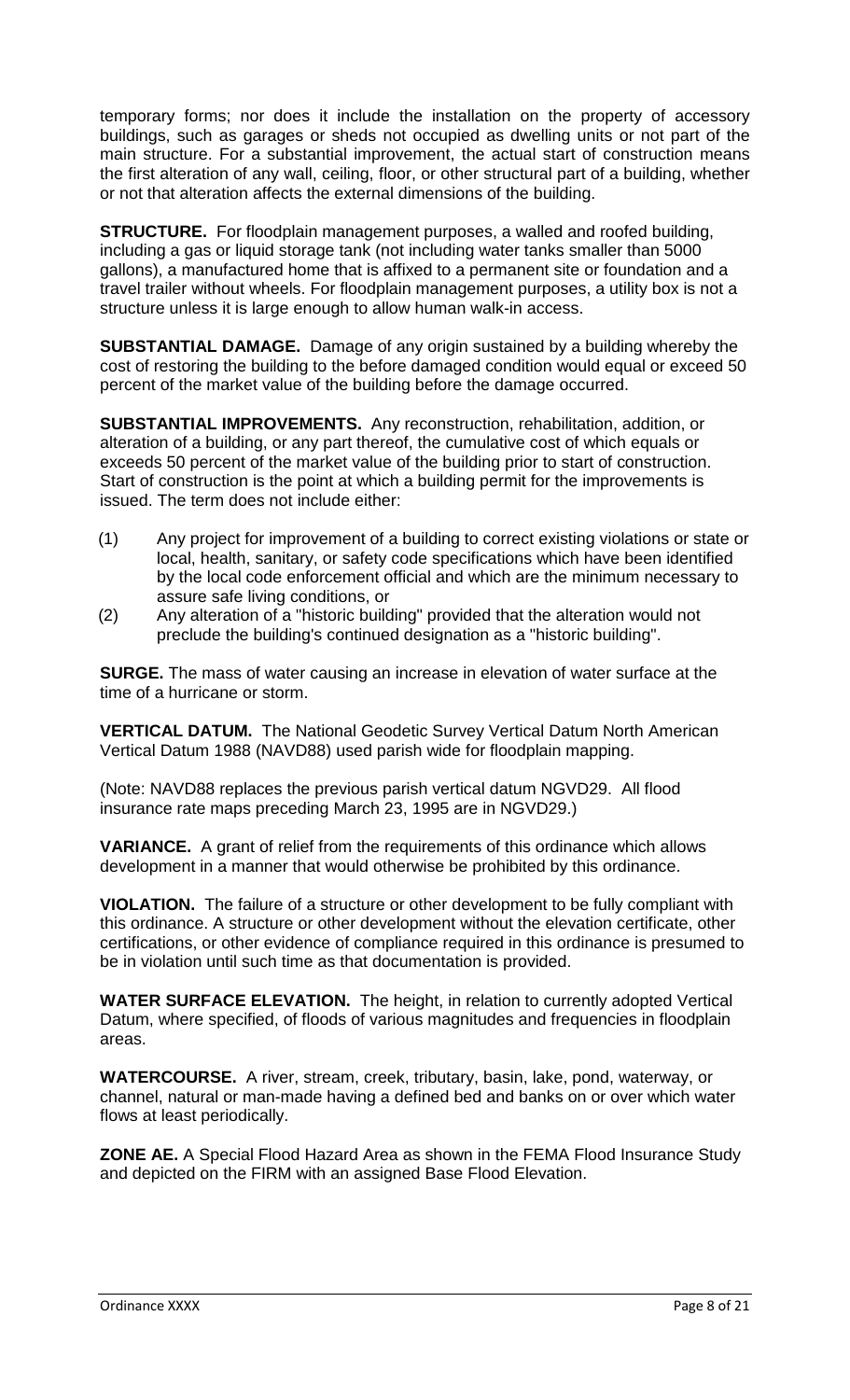**ZONE VE.** A Special Flood Hazard Area as shown in the FEMA Flood Insurance Study and depicted on the FIRM with an assigned Base Flood Elevation.

**ZONE X, X-Protected by Levee, and 0.2% Chance.** A Local Flood Hazard Area as shown in the FEMA Flood Insurance Study and depicted on the FIRM.

(10-74) GENERAL PROVISIONS

Sec. 10-74.1. - Lands to which this chapter applies.

This ordinance shall apply to all special flood hazard areas (SFHAs) and local flood hazards within the jurisdiction of the City of Westwego.

Sec. 10-74.2. - Basis for establishing the areas of special flood hazard.

The special flood hazard areas represented as zone AE and zone VE identified by the Federal Insurance Administration (FIA) of the Federal Emergency Management Agency (FEMA) in the most recent effective Flood Insurance Study (FIS) dated February 2, 2018 for the City of Westwego and accompanying Flood Insurance Rate Maps and their subsequent amendments and/or revisions, are hereby adopted by reference and declared a part of this ordinance. This FIS and FIRM are the minimum area of applicability of this ordinance. Current and Historic maps are on file with the Department of Inspection and Code Enforcement.

Sec. 10-74.3. – Basis for establishing the areas of local flood hazard.

The areas of local flood hazard are represented by Zones X, X-Protected by Levee, and 0.2% Chance of Flooding by the Federal Insurance Administration (FIA) of the Federal Emergency Management Agency (FEMA) in the most recent effective Flood Insurance Study (FIS) dated February 2, 2018 for the City of Westwego and accompanying Flood Insurance Rate Maps and their subsequent amendments and/or revisions.

Sec. 10-74.4. - Compliance.

No structure or land shall hereafter be filled, graded, developed, constructed, reconstructed, rehabilitated, or altered without complying with the terms of this ordinance and 44 CFR Part 60.

Sec. 10-74.5. - Abrogation and greater restrictions.

This ordinance is not intended to repeal, abrogate, or impair any existing easements, covenants, deed restrictions or ordinances. Where this ordinance and another ordinance, easement, covenant, or deed restriction conflict or overlap, whichever imposes the more stringent restrictions shall prevail.

Sec. 10-74.6. - Interpretation.

In the interpretation and application of this ordinance, all provisions shall be considered as minimum requirements and shall be liberally construed in favor of the Parish and shall not be deemed to limit or repeal any other powers granted by state statutes.

Sec. 10-74.7. - Warning and disclaimer or liability.

The degree of flood protection required by this ordinance is considered reasonable for regulatory purposes and is based on scientific and engineering considerations. Larger floods can and will occur on rare occasions. Flood heights may be increased by man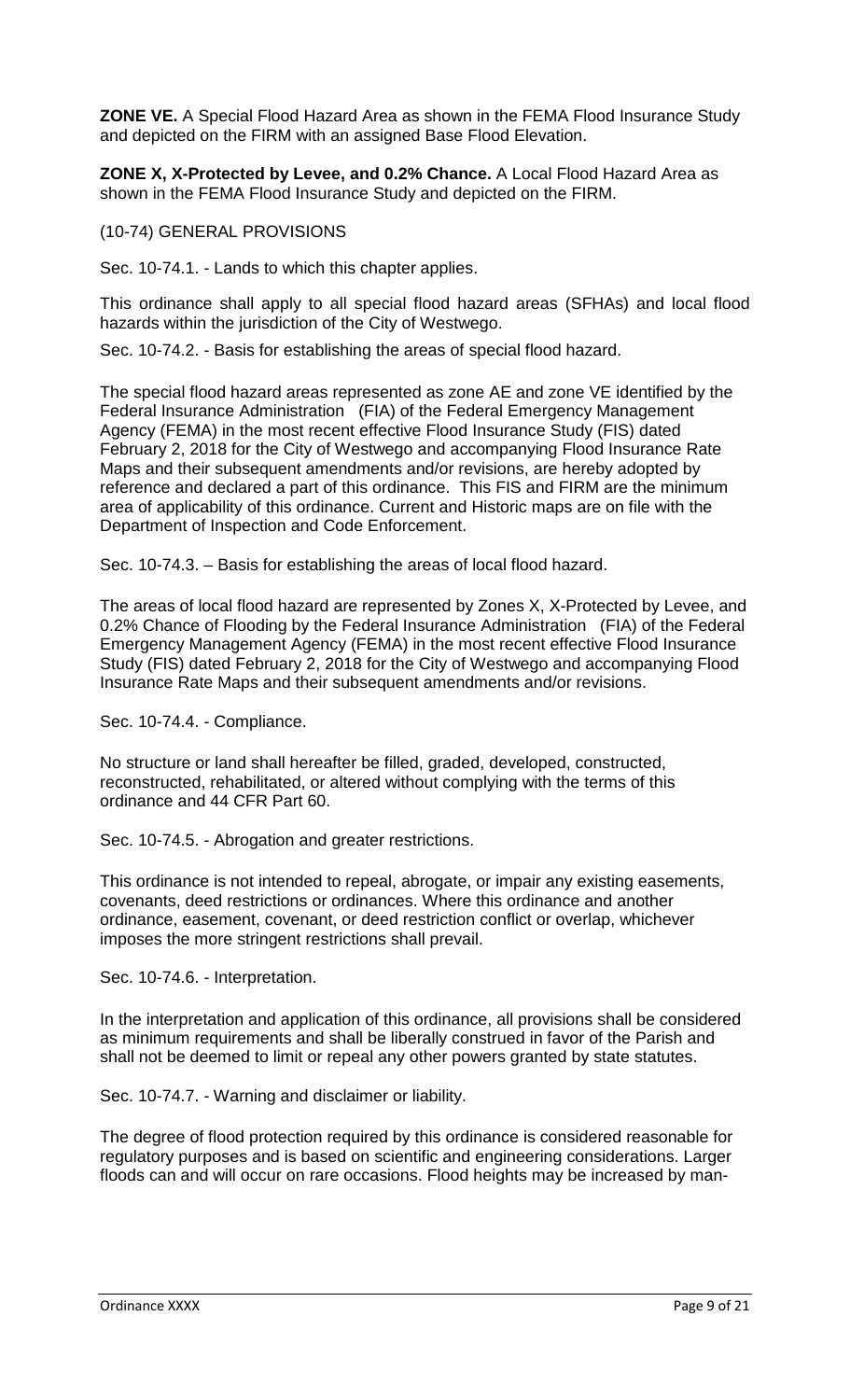made or natural causes. This ordinance does not imply that land outside of areas designated as special flood hazard areas or local flood hazard areas or uses allowed within such areas will be free from flooding or flood damages. This ordinance shall not create liability on the part of the City of Westwego, any officer or employee thereof, for any damages or injuries that result from reliance on this ordinance or any administrative decision lawfully made hereunder.

## (10-75) FLOODPLAIN ADMINISTRATORS

Sec. 10-75.1. - Designation of the floodplain administrator.

The Director of the Department of Inspection and Code Enforcement or designee is authorized to administer and implement this ordinance and to enforce such rules or regulations consistent with and necessary to implement the purposes, intent and express terms of this ordinance.

Sec. 10-75.2. - Responsibilities of the floodplain administrator.

The duties and responsibilities of the Floodplain Administrator shall include, but not be limited to the following:

Director of the Department of Inspection and Code Enforcement or designee shall ensure that permits issued:

# a) **Review and Use of Any Other Base Flood Data.**

When base flood elevation data has not been provided the Floodplain Administrator shall obtain, review, and reasonably utilize any base flood elevation and floodway data available from a federal or state agency, or other source, other flooding studies, measured high water elevations from historic flooding events, local topography, or other available information in order to administer this ordinance and establish base flood elevations. Any base flood elevation established by the Floodplain Administrator shall not be lower than the base flood elevation established in the FIS for the same location.

- b) **Notification of Other Agencies.** In alteration or relocation of a watercourse:
	- i. Notify affected communities prior to alteration or relocation;
	- ii. Submit evidence of such notification to the Federal Insurance Administration of the Federal Emergency Management Agency; and
	- iii. Assure that the flood carrying capacity within the altered or relocated portion of said watercourse is maintained.
- c) **Map Determinations.** Make interpretations as to the location of the boundaries of the areas of special flood hazard where there is conflict between a mapped boundary and actual field conditions.
- d) **Map Changes.** Notify FEMA of changes to the floodplain.
- e) **Community Rating System.** Prepare, obtain, and maintain all documentation necessary for the annual certification of the community rating system program review and designated renewal period to complete certification of the program.
- f) **Comply with General Standards.** Any new or substantial damage/improvement structure within zones AE and VE (SFHAs) complies with the General Standards of this chapter.
- g) **Comply with Elevation Standards.**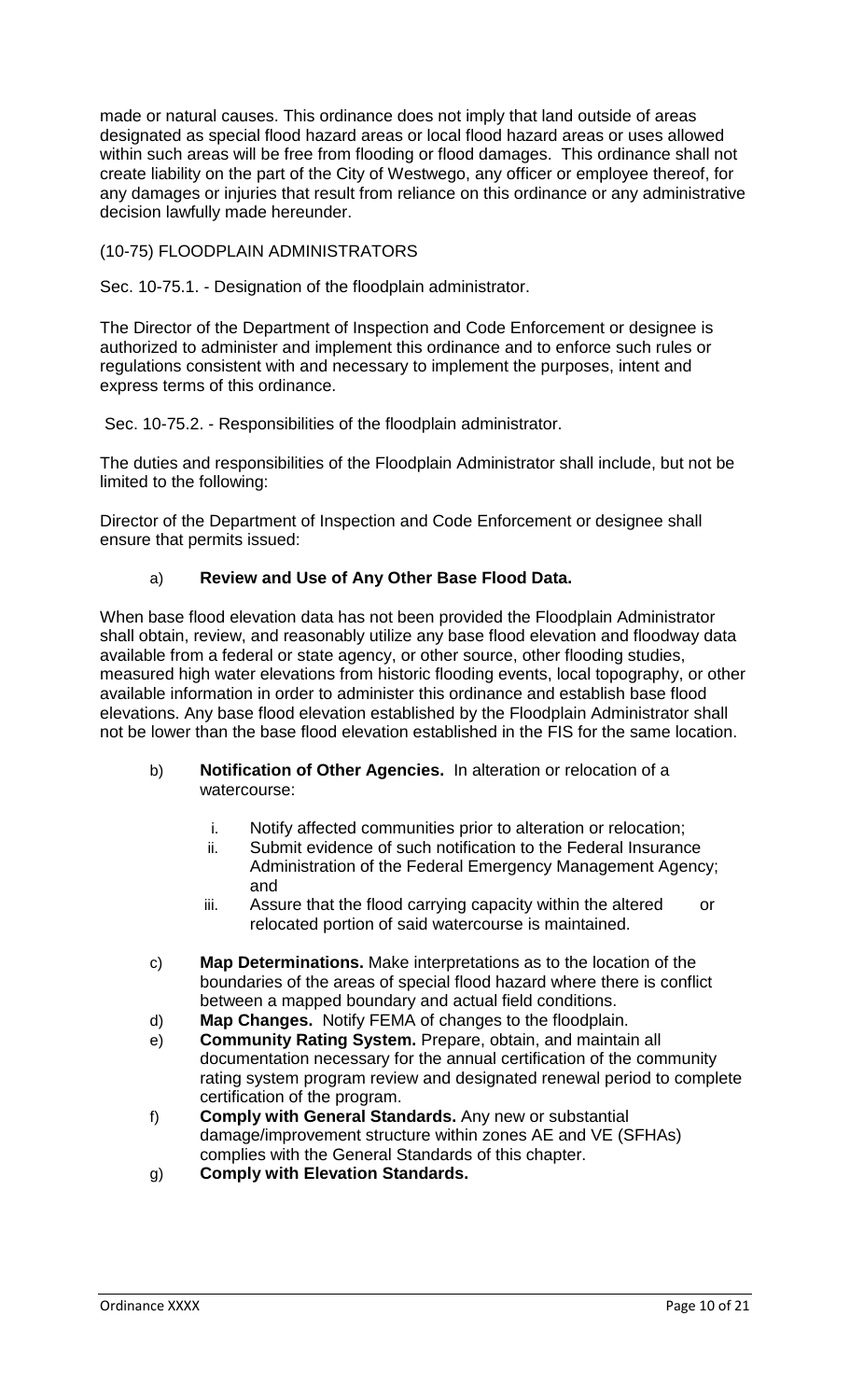- i. The elevation of any new or substantial damage/improvement structure within zones AE and VE (SFHAs) complies with the Elevation Standards of this chapter; and
- ii. The elevation of new structures within zone X (local flood hazard) complies with the Elevation Standards of this chapter

**h) Review Elevation Certificate.** 

- i. Upon application for a building permit, notation of the required first floor elevation shall be made on the face of building permits.
- ii. Prior to the issuance of a completion certificate a final elevation certificate shall prove the structure meets the Elevation Standards of this chapter.

### (10-76) FLOODPLAIN MANAGEMENT PERMITS

- Sec. 10-76.1 Securing a permit
- $(1)$  (a) In the City of Westwego, it shall be unlawful to proceed with any new development, construction, substantial improvement, to include "repetitive loss" and "substantial damaged structures", or manufactured homes, without having obtained a permit properly numbered and approved from the Director of the Department of Inspection and Code Enforcement.
- (2) It shall be the duty of the Department of Inspection and Code enforcement to see that such work requiring a permit is authorized. All work must comply with the building code, as well as this chapter, and shall be subject to inspection whether a permit is required or not, and is subject to citation at the discretion of the director.
- (3) All necessary permits must be received from those governmental agencies from which approval is required by federal or state law, including Section 404 of the Federal Pollution Control Act Amendments of 1973, 33 U.S.C. 1334.

Sec. 10-76.2 – Permit application

Application for a floodplain development building permit shall be presented to the Department of Inspection and Code Enforcement on forms furnished by the department and may include, but not be limited to:

- (1) Plans drawn to scale showing the nature, location, dimensions,; and
- (2) Proposed elevation in NAVD 88 to which any non-residential structure will be flood-proofed. A certificate from a registered professional engineer or architect that the nonresidential flood-proofed structure shall meet the flood proofing criteria of this chapter;
- (3) Description of the extent to which any watercourse or natural drainage will be altered or relocated as a result of proposed development; and
- (4) Maintain a record of all such information in accordance with this chapter.

Sec. 10-76.3. – Permit review.

Approval or denial of a floodplain development building permit by the Department of Inspection and Code Enforcement shall be based on all of the provisions of this chapter and may consider the following relevant factors:

(1) The danger to life and property due to flooding or erosion damage; and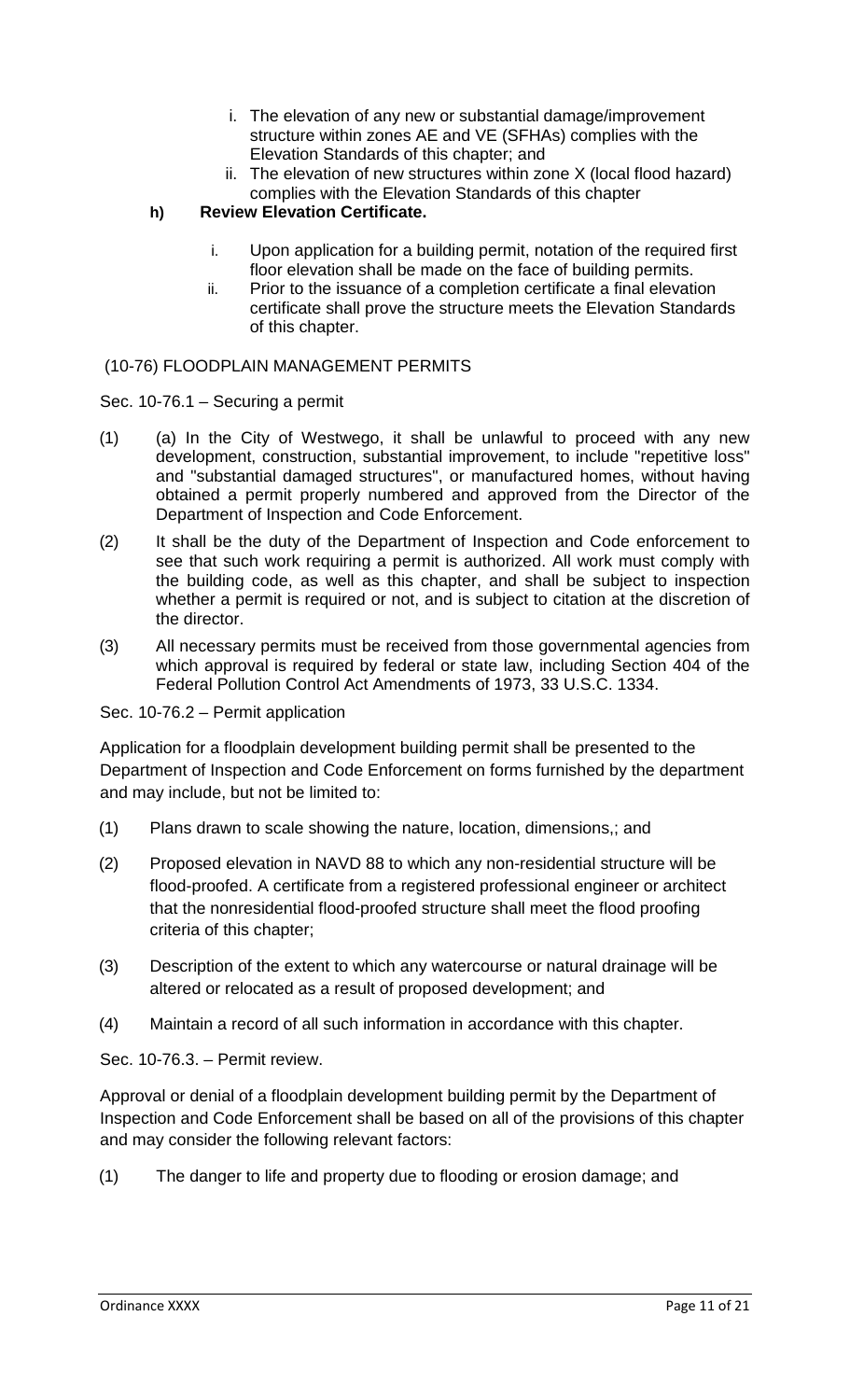- (2) The susceptibility of the proposed facility and its contents to flood damage and the effect of such damage on the individual owner; and
- (3) The danger that materials may be swept onto other lands to the injury of others; and
- (4) The compatibility of the proposed use with existing and anticipated development; and
- (5) The safety of access to the property in times of flood for ordinary and emergency vehicles; and
- (6) The costs of providing governmental services during and after flood conditions including maintenance and repair of streets and bridges, and public utilities and facilities such as sewer, gas, electrical, and water systems; and
- (7) The expected heights, velocity, duration, rate of rise and sediment transport of the floodwaters and the effects of wave action, if applicable, expected at the site; and
- (8) The necessity to the facility of a waterfront location, where applicable; and
- (9) The availability of alternative locations, not subject to flooding or erosion damage, for the proposed use.
- (10-77) STANDARDS OF CONSTRUCTION
- Sec. 10-77.1. General standards.
	- In all areas of special flood hazards, the following provisions for permits are required for all new construction and substantial damage/improvement to insure sites are reasonably safe from flooding:
- (1) **Anchoring**. All new construction and substantial improvements shall be anchored to prevent flotation, collapse or lateral movement of the building resulting from hydrodynamic and hydrostatic loads including the effects of buoyancy. All manufactured homes shall also meet the standards of Section 14- 06.05.
- (2) **Construction materials and methods.** All new construction and substantial damage/improvement shall be constructed with materials and utility equipment resistant to flood damage and using methods and practices that minimize flood damage. Electrical, heating, ventilation, plumbing and air conditioning equipment and other service facilities shall be designed and/or located so as to prevent water from entering or accumulating within the components during flooding.
- (3) **Tanks**. Underground and above-ground tanks shall be designed, constructed, installed and anchored to prevent flotation, collapse and lateral movement resulting from floodwater loads, including the effects of buoyancy, hydrostatic pressure, and velocity. Tank inlets, fill openings, outlets, and vents shall be installed 1-foot above the base flood elevation or fitted with covers designed to prevent the inflow of floodwater and outflow of the contents of the tank during the base flood.
- (4) **Foundations**. Foundations and walls constructed below the base flood elevation shall be vented to equalize hydrostatic pressures.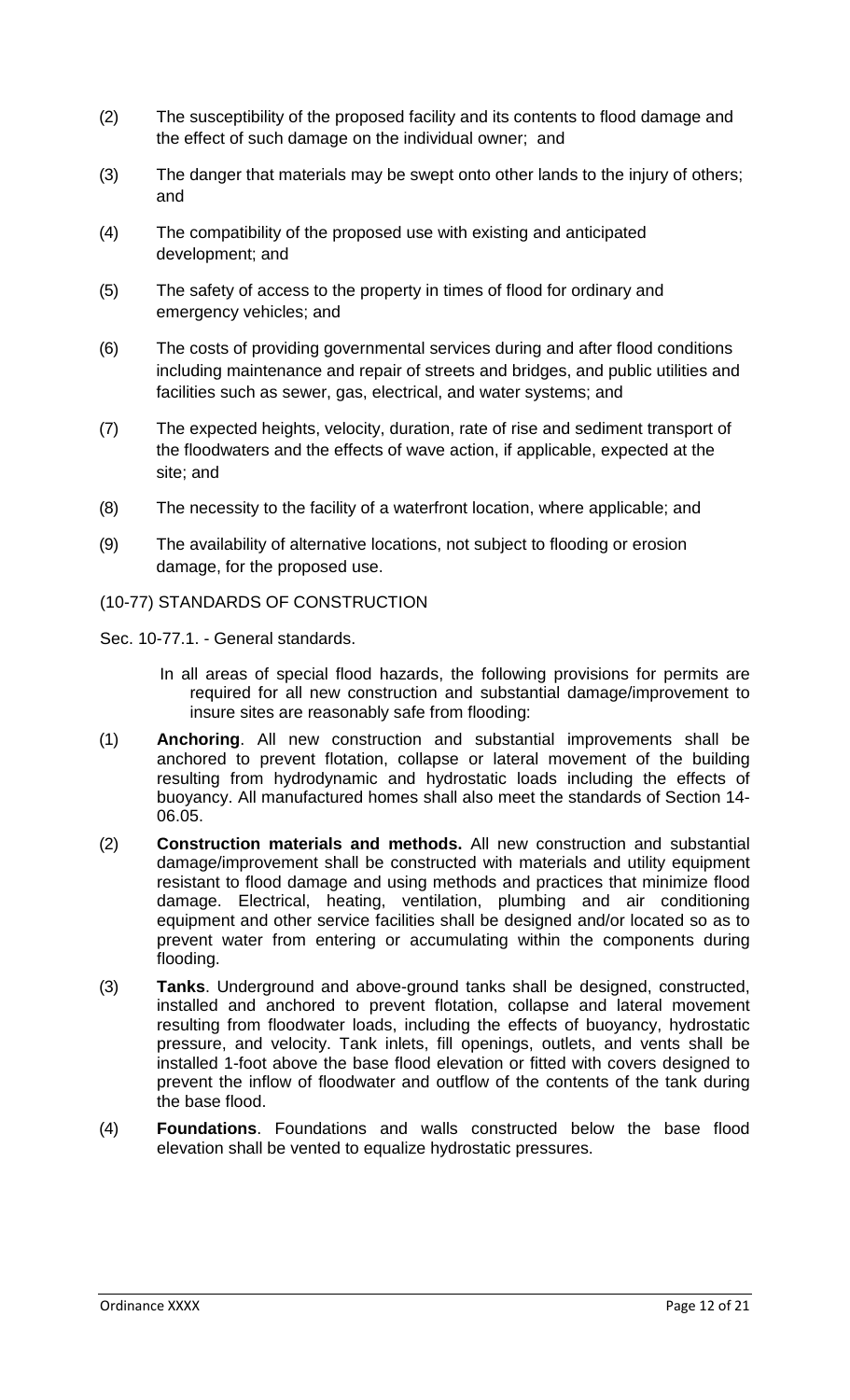(5) **Vents**. Vent openings shall be permanent openings in the walls that allow for the free passage of water automatically in both directions without human intervention. Such venting shall be on at least two sides of the structure, or enclosure, have a bottom at no more than one-foot above the ground elevation. The total area of such venting shall be at least one square inch per square foot of enclosed footprint. Openings may be equipped with screens, louvers, or automated float control in accordance with FEMA Technical Bulletin TB #1-08 Foundations and walls below the base flood elevation shall be constructed of flood resistant materials in accordance with FEMA Technical Bulletin TB #2-08. Alternatively, the project proponent may submit a design that will allow for automatic equalization of hydrostatic flood forces on exterior walls, signed and stamped by a registered civil engineer and approved by the Floodplain Administrator. A window, a door, or a garage door is not considered a vent opening. If there are multiple enclosed areas within the foundation, each area must be vented as herewith described.

Sec. 10-77.2. – Elevation standards.

In all areas of special flood hazards (Zone AE and VE) and areas of Local Flood Hazard (Zone X, X Protected by Levee, and 0.2% Annual Chance), the following higher regulatory provisions for permits are required for all new construction and substantial damage/improvement (as further denied below) to insure sites are reasonably safe from flooding. In all instances of higher regulatory standards written below the term **lowest floor includes basement, mechanical and utility equipment, and ductwork**. A registered professional engineer, architect, or land surveyor shall submit a certification to the Department of Inspection and Code Enforcement that the standard of this chapter is satisfied.

# Sec. 10-77.2.1 – Residential elevation – New construction

Permits issued for new construction of any residential structure, must have the required NAVD 88 elevation of the lowest floor or lowest horizontal portion of the structural member and the base flood elevation noted on the permit.

- (1) In Zone X, X Protected by Levee, and 0.2% Annual Chance the lowest floor shall be at eighteen (18) inches above the Centerline of the Street
- (2) In Zone AE the lowest floor shall be at the **highest** of either:
	- a) The BFE on the FIRM; or
	- b) Eighteen (18) inches above the Centerline of the Street.

Sec. 10-77.2.2 Residential elevation – Substantial damage/improvement

Permits issued for substantial damage/improvement of any residential structure, must have the required NAVD 88 elevation of the lowest floor (including basement) and the base flood elevation noted on the permit.

(1) In Zone AE the lowest floor shall be at the BFE on the FIRM.

Sec. 10-77.2.3 Non-Residential elevation and/or floodproofing – New construction

Permits issued for new construction of any non-residential structure including accessory structure greater than 1000 sq ft, must have the required NAVD 88 elevation of the lowest floor and the base flood elevation noted on the permit. In Lieu of meeting the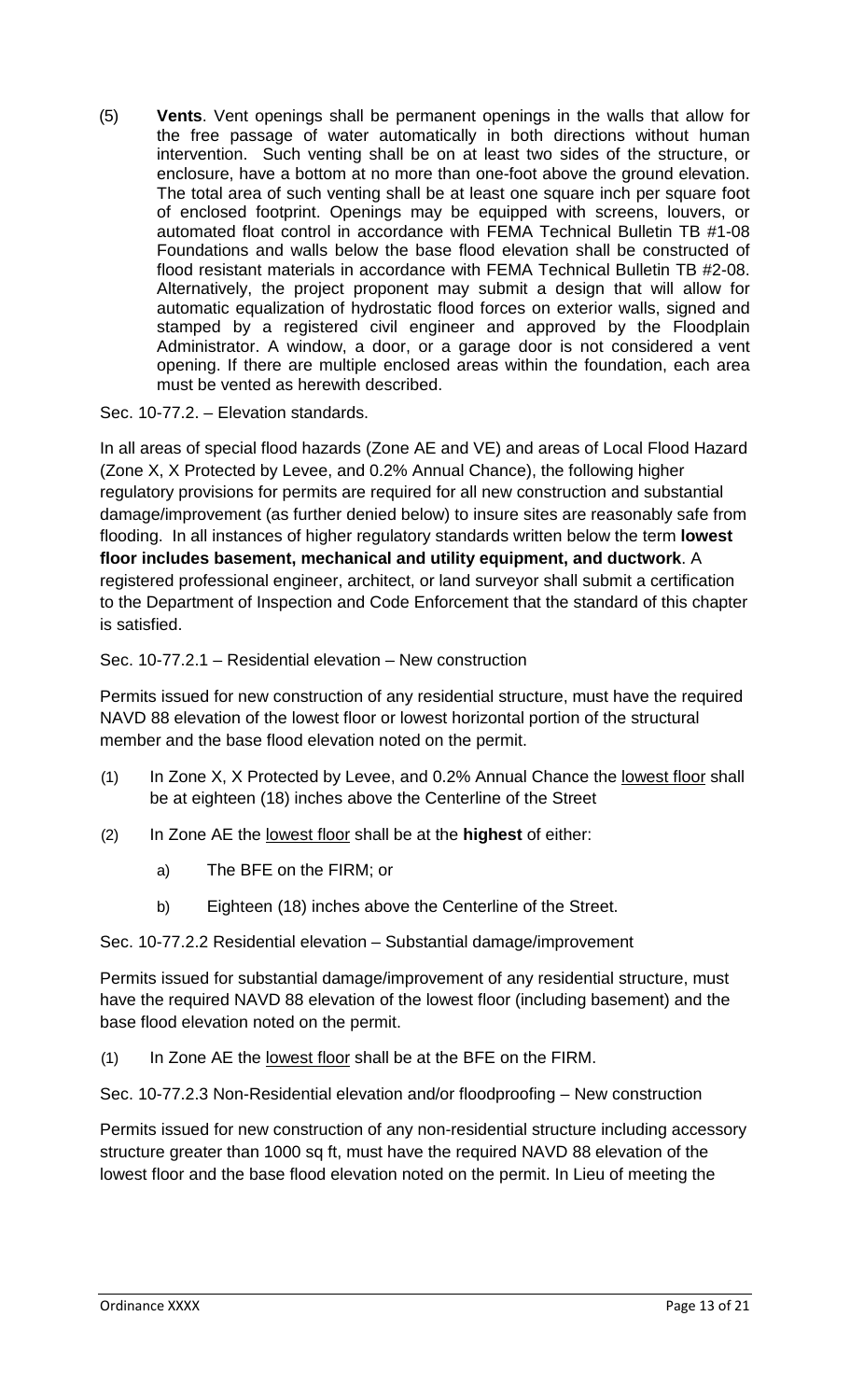elevation requirement stated below, a Non-Residential structures in Zone X and Zone AE may be flood-proofed so that Structural components are capable of resisting hydrostatic and hydrodynamic loads including the effects of buoyancy and be certified by a registered professional engineer or architect that the standards of this section are satisfied.

- (1) In Zone X, X Protected by Levee, and 0.2% Annual Chance the lowest floor shall elevated or flood-proofed to be at eighteen (18) inches above the Centerline of the Street.
- (2) In Zone AE the lowest finished floor shall be elevated or dry-floodproofed to the **highest** of either:
	- (1) The BFE on the FIRM; or
	- (2) Eighteen (18) inches above the Centerline of the Street

Sec. 10-77.2.4 Non-Residential elevation and/or floodproofing – Substantial damage/improvement

Permits issued for substantial damage/improvement of any non-residential structure including accessory structure greater than 1000 sq ft, must have the required NAVD 88 elevation of the lowest floor and the base flood elevation noted on the permit. In Lieu of meeting the elevation requirement stated below, a Non-Residential structures in Zone AE may be flood-proofed so that Structural components are capable of resisting hydrostatic and hydrodynamic loads including the effects of buoyancy and be certified by a registered professional engineer or architect that the standards of this section are satisfied.

(1) In Zone AE the lowest finished floor shall be at BFE on the FIRM

Sec. 10-77.3. – Enclosure standards.

New construction and substantial damage/improvement, with fully enclosed areas below the lowest floor that are usable solely for parking of vehicles, building access, or storage in an area other than a basement and which are subject to flooding shall be designed to automatically equalize hydrostatic flood forces on exterior walls by allowing for the entry and exit of floodwaters. Designs for meeting this requirement must either be certified by a registered professional engineer or architect or meet or exceed the following minimum criteria:

- (1) A minimum of two (2) openings on separate walls having a total net area of not less than one (1) square inch for every square foot of enclosed area subject to flooding shall be provided; and
- (2) The bottom of all openings shall be no higher than one (1) foot above grade. Openings may be equipped with screens, louvers, valves, or other coverings or devices provided that they permit the automatic entry and exit of floodwaters.

Sec. 10-77.4. - Standards for subdivision proposals.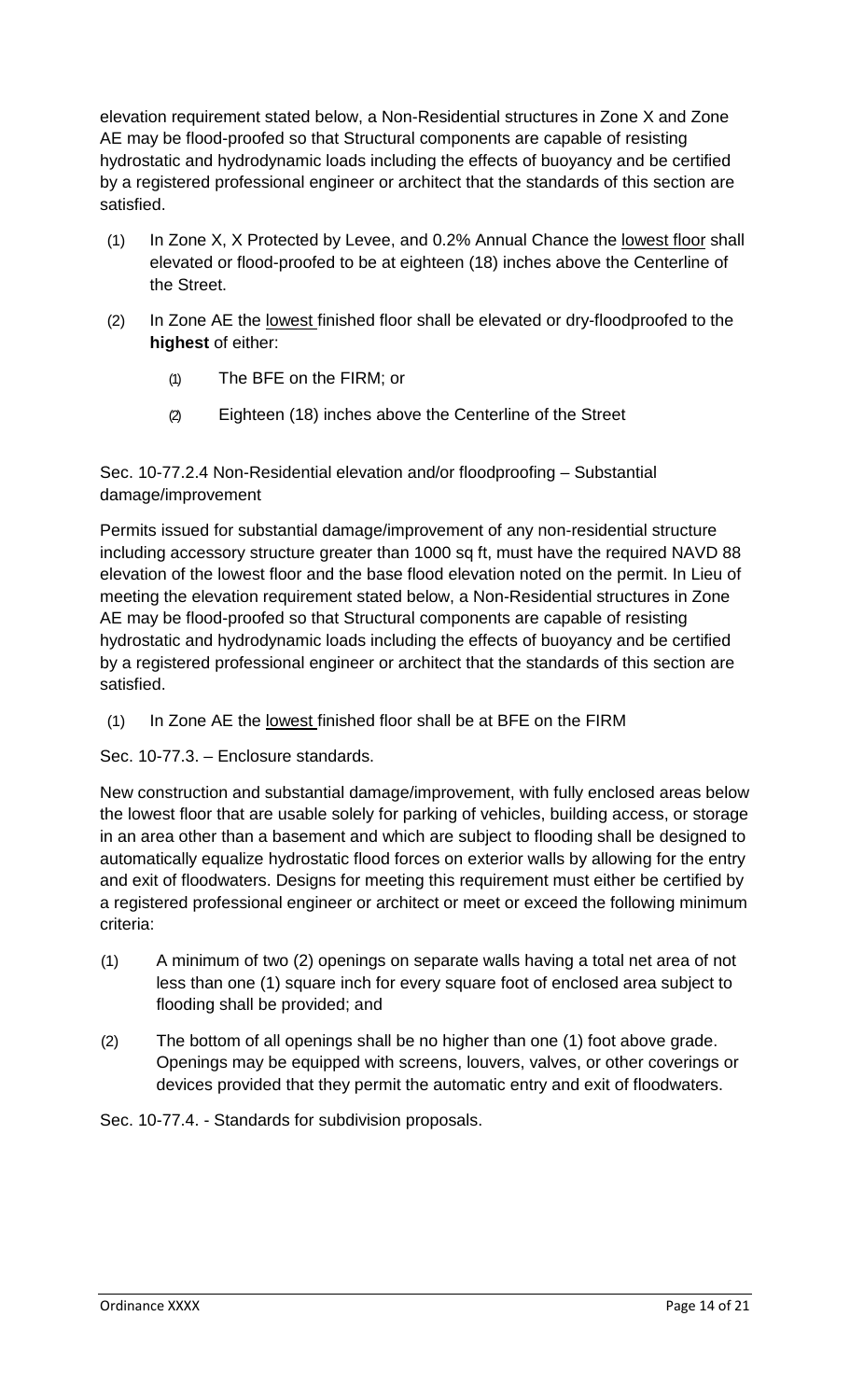All subdivision development proposals including the placement of manufactured home parks and subdivisions shall:

- (1) Be consistent with this chapter; and
- (2) Meet floodplain development permit requirements of this chapter; and
- (3) Generate Base Flood Elevation data for subdivision proposals and other proposed development including the placement of manufactured home parks and subdivisions which is greater than fifty (50) lots or five (5) acres, whichever is lesser, if not otherwise provided pursuant to this chapter; and
- (4) Have adequate drainage provided to reduce exposure to flood hazards; and
- (5) Have public utilities and facilities such as sewer, gas, electrical, and water systems located and constructed to minimize or eliminate flood damage; and
- (6) Detain stormwater runoff as follows:
	- a) For all proposed developments, other than single-family residential, totaling ten thousand (10,000) square feet or more (all phases), and all single-family residential developments totaling five (5) acres or more (all phases), the ten-year storm event post-development rate of run-off shall not exceed the ten-year storm event pre-development rate of run-off. To insure that the post-development rate of run-off does not exceed the predevelopment rate of run-off, on site detention will be required in a manner approved by the Department of Public Works. The detention system cannot release water from the site at a rate greater than the predevelopment rate of run-off; and
	- b) The design concepts for detention facilities and determination of storm run-off shall be consistent with sound hydrological and hydraulic engineering principles and practices, and the provisions of the Jefferson Parish "Storm Drainage Design Manual" dated 1981, or any subsequent revision thereof, and "Parking Lot Storm Run-Off Detention Manual" prepared by the Engineering Division of the Jefferson Parish Department of Public Works. The director of public works shall approve any and all modifications to the drainage manuals; and
	- c) The developer shall submit drainage design calculations including a drainage map along with engineering plans to the department of public works for approval by the director of the department of engineering and the director of the department of capital projects. The drainage map shall include a lien diagram reflecting the existing drainage system from the outfall end of the proposed development to the receiving outfall canal, reflected in the applicable current master drainage plan. The developer shall also submit calculations showing the impacts to the detention facility from a one hundred-year storm event; and
	- d) Drainage calculations shall consider all relevant information that would affect the hydraulics of the drainage system including, but not limited to, the following: (1) drainage basin characteristics; (2) system hydraulics;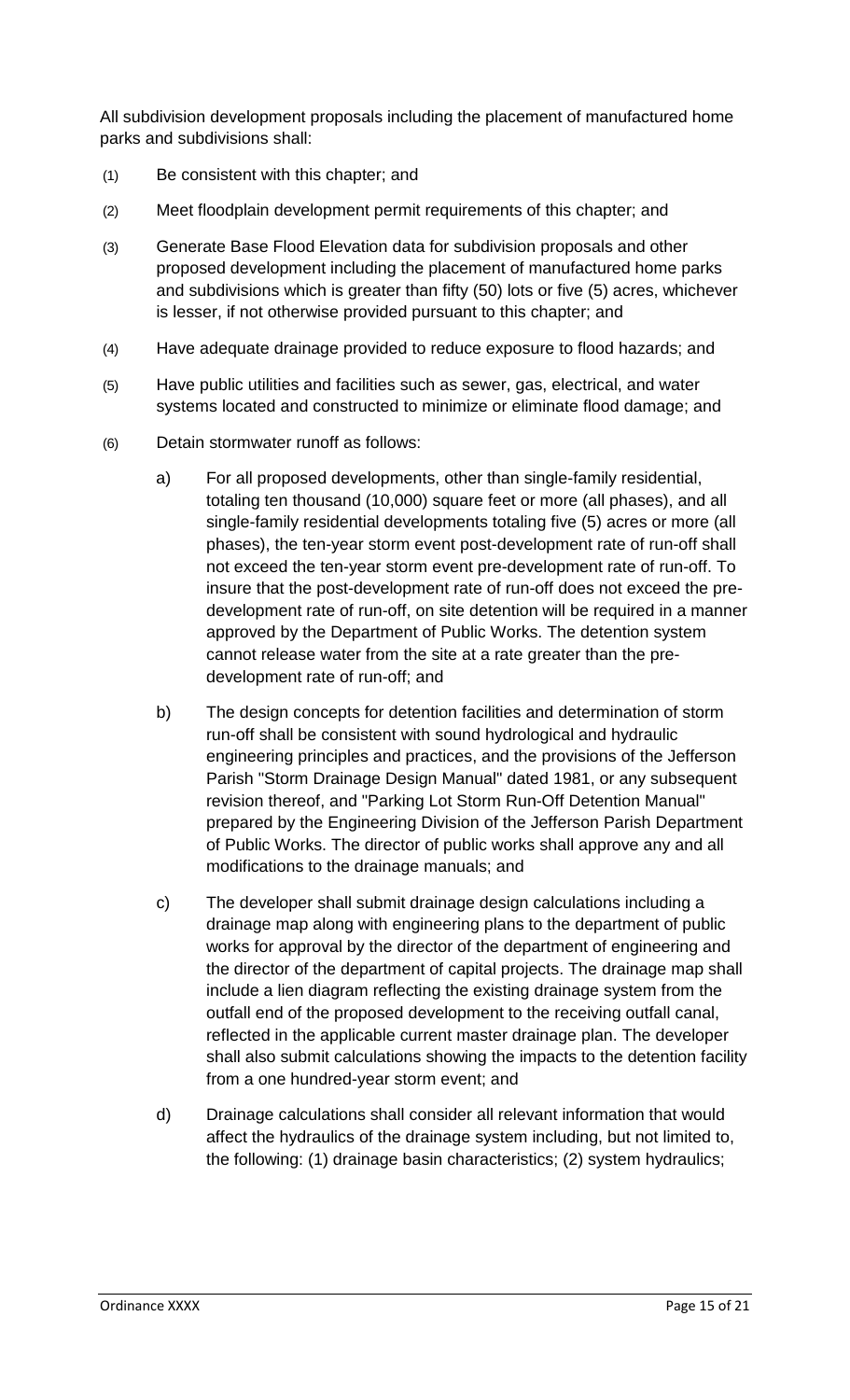and (3) other external influences upstream and downstream from the drainage system that may impact or be impacted by the proposed system. Drainage calculations shall consist of: (1) ten-year predevelopment flow; (2) ten-year post-development flow; (3) description of release facility and volume of release versus depth of storage in detention facility for ten-year and one hundred-year storm events; (4) maximum depth of water in the detention facility for design storms; (5) description of impact to the proposed facility resulting from increased depth of storage; and (6) the description of how the system will be maintained; and

- e) Unless unstable or highly erosive soil conditions indicate a lower design velocity is desirable, or unless ditch paving at the outlet is provided, the maximum velocity for culvert design shall adhere to the criteria in the Jefferson Parish "Storm Drainage Design Manual" dated 1981, or any subsequent revision thereto; and
- f) The Director of the Department of Public Works shall review for approval each proposed development covered by this section prior to the issuance of permits to proceed with said development. Any decision in which the Director of Public Works denies a request or which requires a variance shall be submitted to the board of standards and appeals for review and recommendation. Decisions of the board of standards and appeals recommending approval of a variance shall be submitted for final approval by the parish council; and
- g) Any denial of a variance request by the board of standards and appeals may be appealed to the parish council for final resolution.

# Sec. 10-77.5. - Standards for manufactured homes.

Require that all new or substantial damage/improvement manufactured homes within the special flood hazard area outside of a manufactured home park or subdivision, in a new or existing manufactured home park or subdivision, in an expansion to an existing manufactured home park or subdivision, shall be installed using methods and practices which minimize flood damage and shall:

- (1) Be anchored to resist flotation, collapse, or lateral movement. Methods of anchoring may include, but are not limited to, use of over-the-top or frame ties to ground anchors. This requirement is in addition to applicable state and local anchoring requirements for resisting wind forces including but not limited to:
	- a) Over-the-top ties at each of the four (4) corners of the manufactured home, with two (2) additional ties per side at intermediate locations, and manufactured homes less than fifty (50) feet long requiring one (1) additional tie per side;
	- b) Frame ties at each corner of the home with five (5) additional ties per side at intermediate points, and manufactured homes less than fifty (50) feet long requiring four (4) additional ties per side;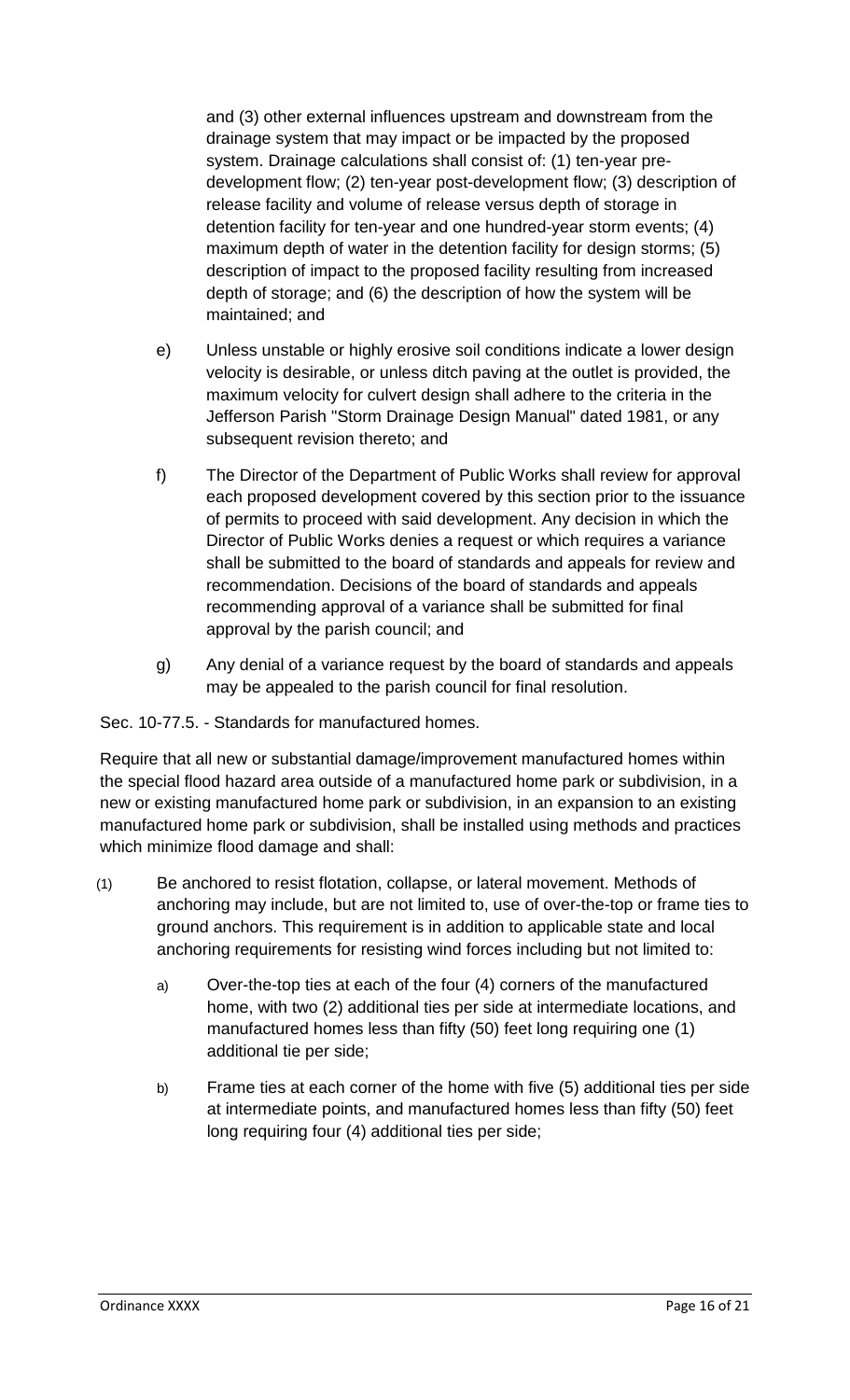- c) All components of the anchoring system be capable of carrying a force of four thousand eight hundred (4,800) pounds; and
- d) Any additions to the manufactured home are similarly anchored.
- (2) Be elevated on a permanent foundation of compacted fill or pilings such that the lowest floor of the manufactured home is elevated at or above the elevation standards of this chapter
	- a) If pilings are used for elevation:
		- i. Lots shall be large enough to permit steps; and
		- ii. Piling foundations shall be placed in stable soil no more than ten (10) feet apart; and
		- iii. Reinforcement shall be provided for pilings more than six (6) feet above the ground level; and
- (3) Adequate access and drainage shall be provided and access for a hauler are provided; and
- (4) Upon the completion of an installation the elevation of the lowest floor shall be certified by a registered professional engineer or surveyor, and verified by the community building-inspector to be properly elevated; and
- (5) No new manufactured home shall be placed in a coastal high hazard area, except in an existing manufactured home park or subdivision.

Sec. 10-77.6. – Standards for recreational vehicles.

All new recreational vehicle parks or additions to parks in a special flood hazard area shall clearly post the hazard and methods of flood warning. All recreational vehicles placed on sites within special flood hazard areas shall:

(1) Be on wheels, mobile, fully licensed, attached to the site only by quick

disconnect type utilities and security devices; and

- (2) Be on the site few than one hundred eighty (180) consecutive days; and
- (3) Have no attached additions on adjoining foundation; or
- (4) Meet the anchoring and elevation requirements for Manufactured Homes of this chapter

### Sec. 10-77.7. – Certification requirements

When development occurs on property that has been identified by the Floodplain Administrator as being located in a special flood hazard area or local flood hazard area, the following shall be certified by a registered civil engineer or licensed land surveyor and provided to the Department of Inspection and Code Enforcement:

- (1) Flood Zone; and
- (2) Base Flood Elevation; and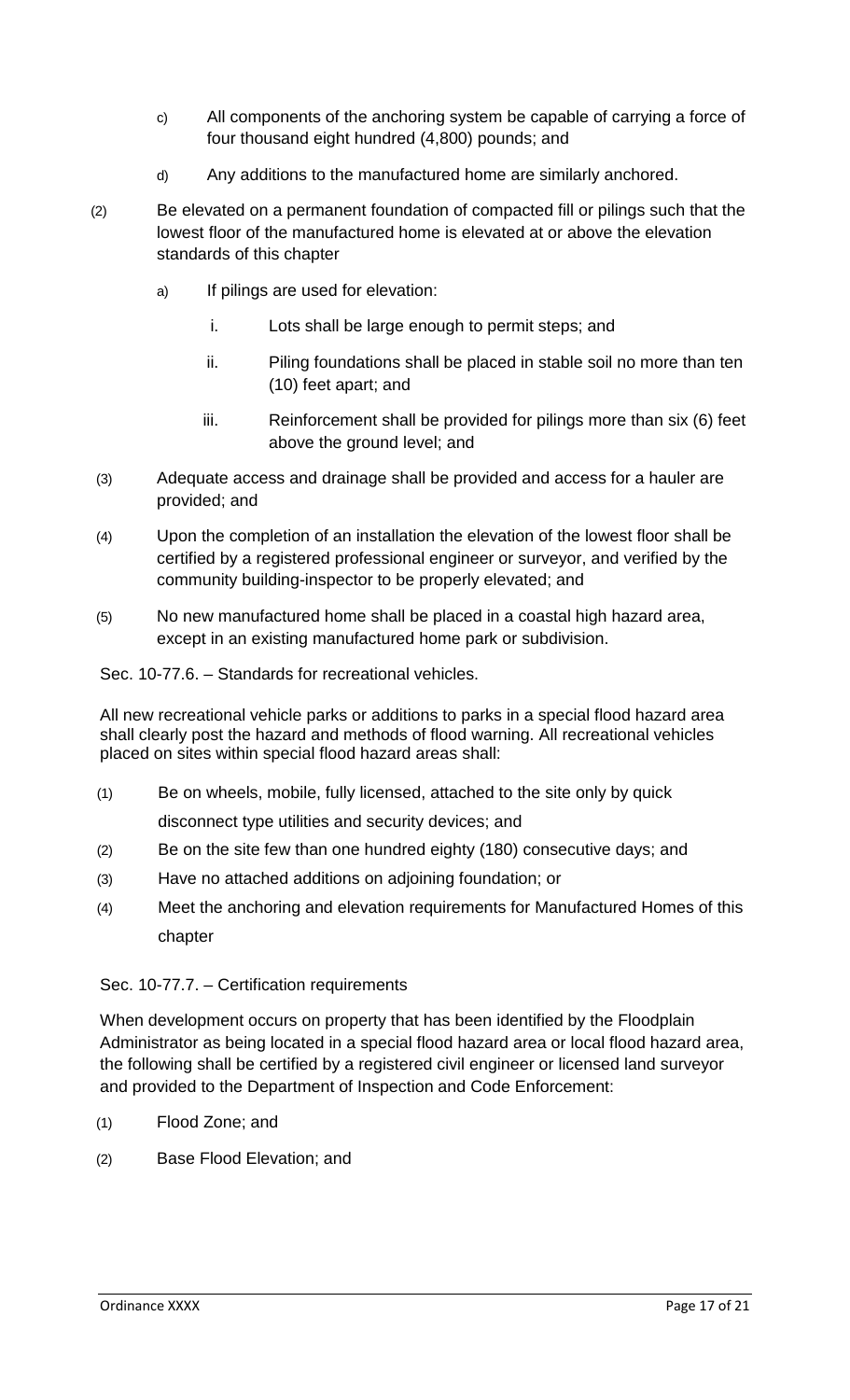- (3) Elevation of the lowest floor of all detached buildings; and
- (4) Elevation of the lowest adjacent grade; and
- (5) Elevation of the highest adjacent grade; and
- (6) Elevation of the centerline of the street; and
- (7) Elevation to which a structure has been flood-proofed (if applicable); and
- (8) Elevation of swimming pools, utilities, and any other structures, as requested by the Floodplain Administrator; and
- (9) Calculation of vent space for crawlspaces.

(10-78) Administration.

Sec. 10-78.1. - Variances.

The board of standards and appeals, as established by the community, shall hear and render judgment on requests for variances from the requirements of this chapter.

- (1) Any applicant for a permit from the department of inspection and code enforcement required by this chapter whose application has been refused or revoked, or any person who has been ordered by the Director in incurring any expense, or any person who feels that there are practical difficulties or unnecessary hardships involved in carrying out the strict letter of this chapter, or where it is alleged that there is an error in any order, requirement, decision, or any determination made by the director may, within fifteen (15) days after being notified of such refusal or order, appeal from the decision of the Director to the Board of Standards and Appeals by giving the Director notice in writing that he does so appeal. Said notice shall be accompanied by a check in the amount indicated in Building Code Amendments of the City of Westwego, "Schedule of Appeal Fees" payable to the City of Westwego, which amounts is to be retained by the city.
- (2) It shall be the duty of the Board of Standards and Appeals to:
	- a) Hear and decide appeals where it is alleged there is error in any order, requirement, decision, or determination made by the Director in the enforcement of this chapter; and
	- b) Hear and decide all matters referred to it or upon which it is required to pass under this chapter; and
	- c) Pass upon appeals where there are practical difficulties or unnecessary hardships in the way of carrying out the strict letter of this chapter, to vary or modify the application of any of the regulations or provisions of this chapter relating to the construction or alteration of buildings or structures so that the spirit of this chapter shall be observed, public safety and welfare secured, and substantial justice done; and
	- d) Interpret the intent or meaning of this chapter and so advise the Director and to recommend to the council such amendments or revisions which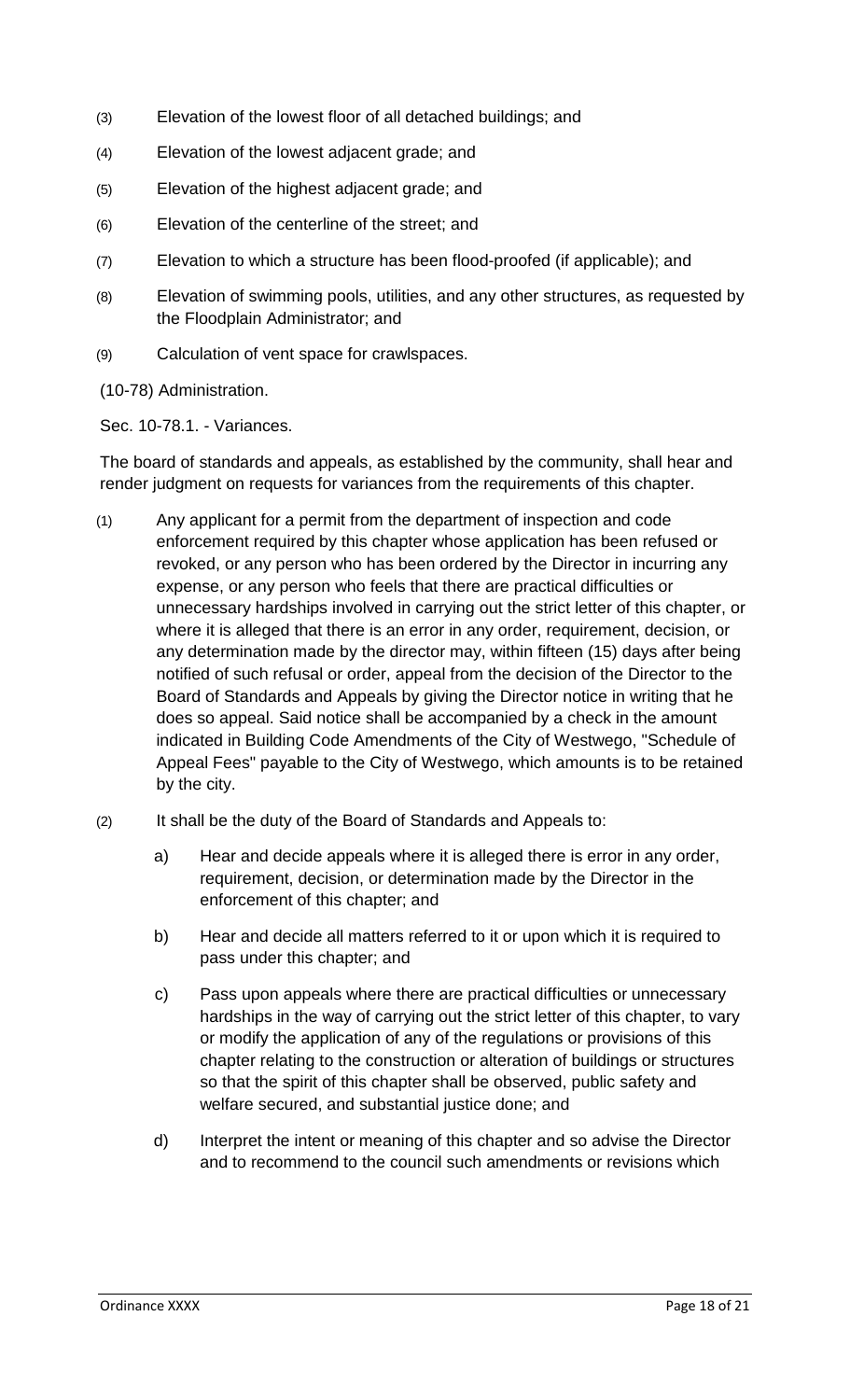may be required to clarify the wording as well as recommend amendments or revisions as may be required from time to time to meet the changing condition.

- (3) Variances may be issued:
	- a) In cases generally limited to construction and substantial improvements to be erected on a lot of one-half (½) acre or less in size contiguous to and surrounded by lots with existing structures constructed below the base flood elevation, in conformance with:
		- i. A showing of good and sufficient cause; and
		- ii. A determination that failure to grant the variance would result in:
			- a. increased flood heights; or
			- b. additional threats to public safety; or
			- c. extraordinary public expense; or
			- d. create nuisances; or
			- e. cause fraud on or victimization of the public; or
			- f. conflict with existing local laws or ordinances.
	- b) Only upon a determination that the variance is the minimum necessary, considering the flood hazard to affect relief and for other development necessary for the conduct of a functionally dependent use; and
	- c) In situations which could result in an undue delay in construction when all of the above conditions have been met and the requested variance will not increase the cost of the flood insurance, the board may grant a variance.
- (4) In order to execute the above mentioned powers, the Board of Standards and Appeals may reverse or affirm wholly or in part, or may modify the order, requirement, decision, or determination appealed from and may make such order, requirement, decision, or determination of the Director, or to decide in favor of the applicant on any matters on which it is required to pass under this chapter.
- (5) Decisions of the Board of Standards and Appeals should state the variances or denials granted and conditions, if any, as they may require in such action. The decisions shall be filed in the Department of Inspection and Code Enforcement within ten (10) working days after the hearing and a certified copy sent to the applicant by certified mail. The Director must abide in the actions taken by the Board.
- (6) In those instances where a variance is granted, the appellate shall be given a written notice that a structure built with the lowest floor elevation below the BFE will then have the cost of flood insurance commensurate with the increased risk resulting from the reduced lowest floor elevation.

Sec. 10-78.2. Appeals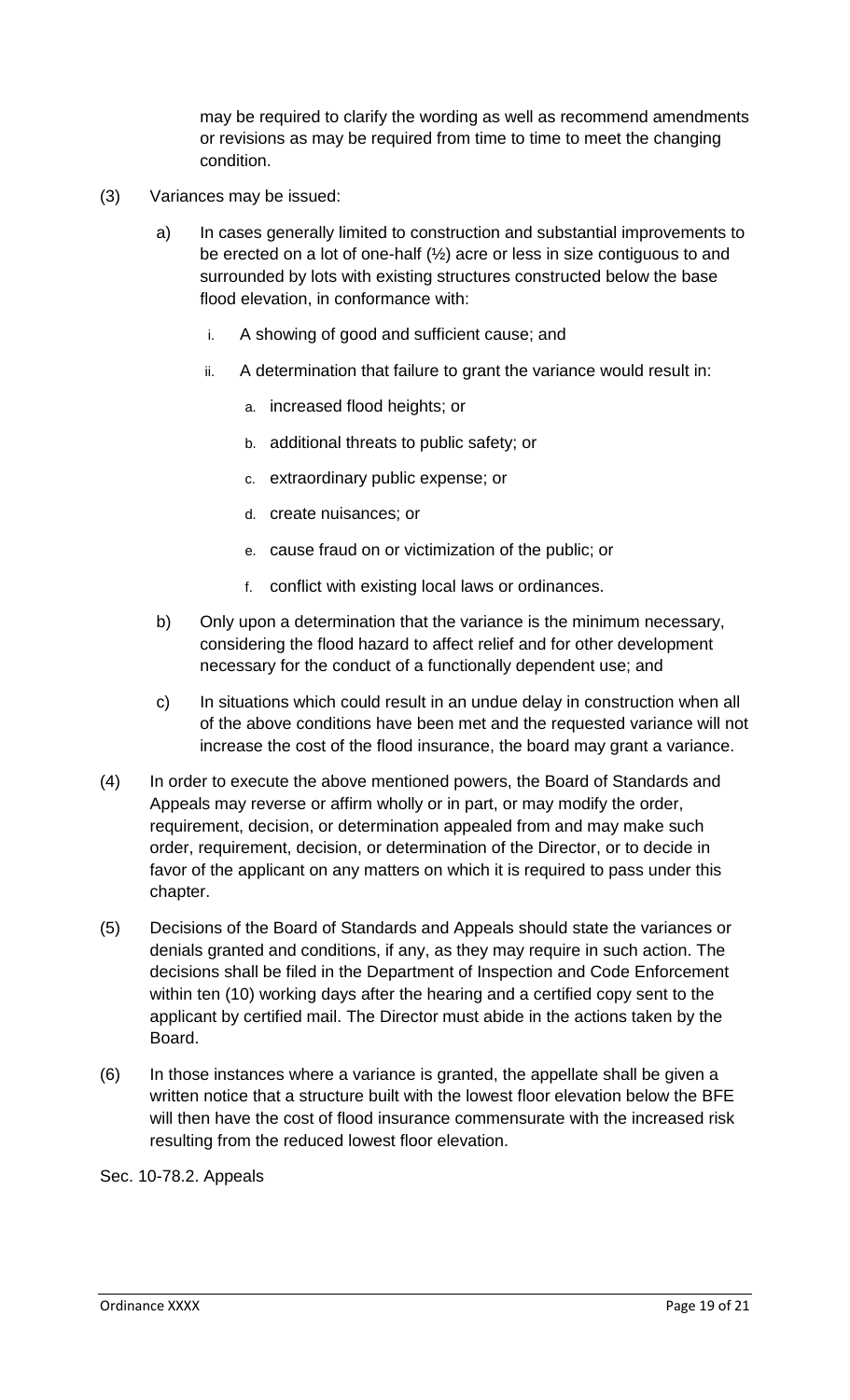If the applicant for a Permit, the permittee, or other persons whose property rights may be affected, is dissatisfied with any determination made by the Floodplain Administrator or Board of Standards and Appeals such person may appeal to the City of Westwego Council. Any such appeal shall be in writing, shall state the specific reasons therefore and grounds asserted for relief, and shall be filed with the Clerk of the Parish Council. If it is deemed that the proposed variance may negatively affect the Parish's standing in the National Flood Insurance Program, adequate public notice and public hearing shall be required before the Parish Council may act on the proposal.

# Sec. 10-78.3 Recording of a variance affidavit.

Any applicant whose variance from the base flood elevation is approved by the Board of Standards and Appeals or the Parish Council shall record in the conveyance records of the Clerk of Court of Jefferson Parish an affidavit indicating that the applicant's property does not meet the required base flood elevation of the parish. Verification of the applicant's recorded affidavit shall be presented to the Department of Inspection and Code Enforcement prior to the issuance of a use and occupancy certificate.

# Sec. 10-78.4 Penalties for non-compliance

Under the authority of the Building Code of the City of Westwego, the director of the department of inspection and code enforcement is authorized to enforce the provisions of the current adopted technical codes. No structure or land shall hereafter be constructed, located, extended, converted, or altered without full compliance with the terms of this chapter and other applicable regulations. The owner or general agent of the building or premises where a violation of any regulation pertinent to the special flood hazard areas has been committed or exists, or the general agent, architect, building contractor, or any other person who assists in any violation of the pertinent flood regulations or who maintains any building or premises in which the violation exists shall be punished as provided in Chapter 1, section 1-10, "Penalty: maximum: continuing violations" of the City of Westwego Code of Ordinances.

Sec. 10-78.5 Adjoining communities

- (1) Consideration of overall flood management in the Metropolitan New Orleans area shall be given to individual floodplain management programs in:
	- a) The incorporated city of Gretna; and
	- b) The parishes of Jefferson and St. Charles.
- (2) In riverine situations, adjacent communities and the state coordinating office will be notified prior to any alteration or relocation of a watercourse, and copies of such notification will be submitted to FIA. The flood-carrying capacity of altered or relocated portions of any watercourse will be maintained.

### Sec. 10-78.6 Priority of flood-prone area regulations

All regulations described in this chapter represent minimum standards and supersede all existing ordinances which require lower standards.

**SECTION 2.** That all ordinances in conflict with the provisions of this proposed ordinance are hereby repealed.